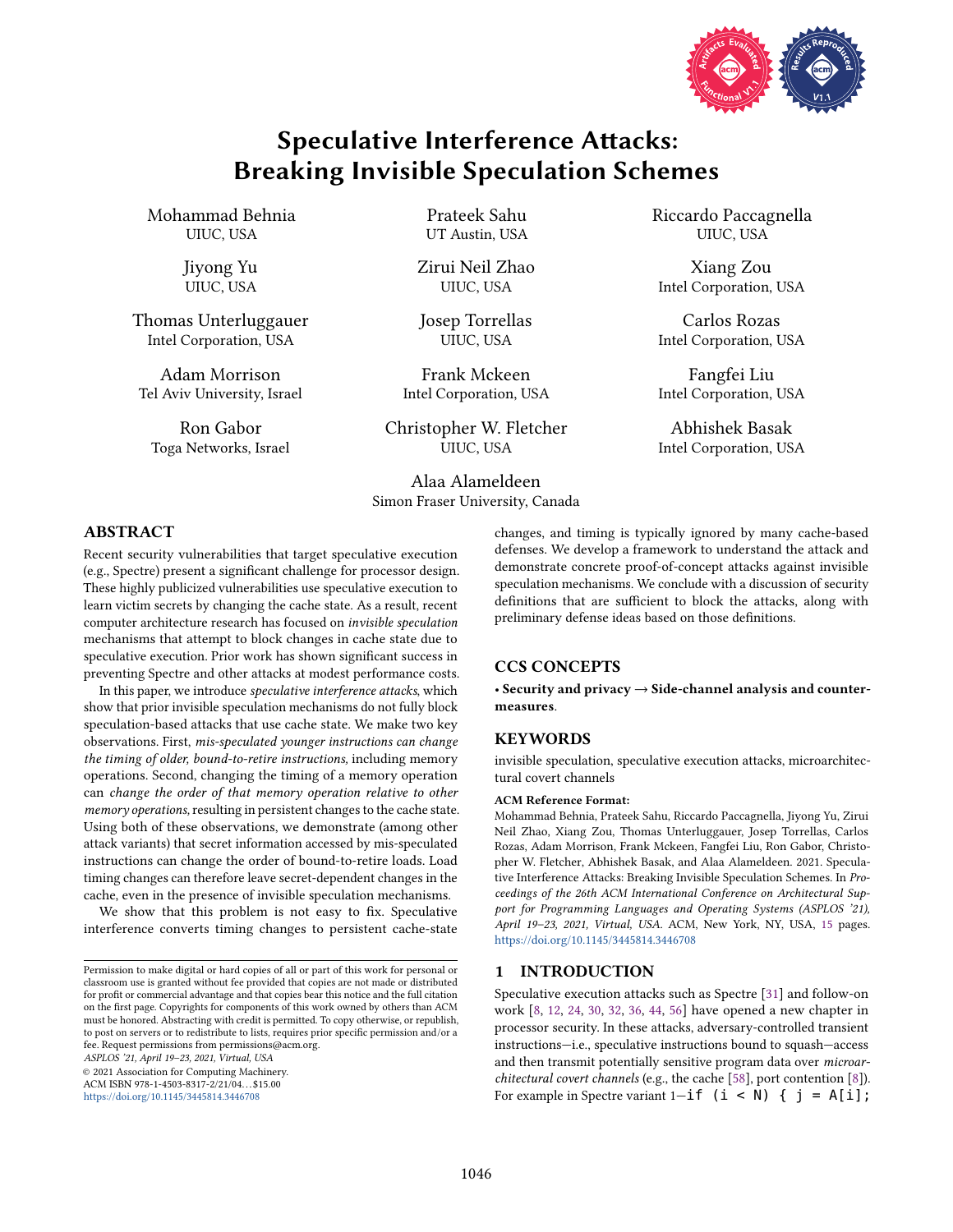$B[j]$ ; }-speculative execution bypasses a bounds check due to a branch misprediction, accesses an out-of-bounds value  $(j =$  $A[i]$ ) and transmits that value through a *cache-based covert chan*nel  $(B[j])$ , i.e., by forcing a cache fill to occur in a set that depends on j. In this paper, we consider the illegally accessed value j to be the *secret*. Here, the attacker controls the value of  $\dot{\mathbf{i}}$ , thus  $\dot{\mathbf{j}}$  can be any value in program memory and the covert channel can reveal arbitrary program data.

While a variety of covert channels can be used to leak secret values under mis-speculation, cache-based covert channels [\[31,](#page-13-0) [35,](#page-13-8) [37,](#page-13-9) 57-[59\]](#page-14-2) make the fewest assumptions on the attacker and have therefore received the most attention. This is for two reasons. First, secret-dependent cache fills leave a persistent footprint in the cache which is observable long after speculation squashes. Second, certain levels of modern cache hierarchies are globally shared by all cores in the system, enabling attackers to observe said persistent state changes from other physical cores [\[35,](#page-13-8) [57\]](#page-13-10). By contrast, many other covert channels (e.g., arithmetic port contention [\[6,](#page-12-1) [8\]](#page-12-0)) leave only intermittent side effects that must be monitored before the squash, and/or require that the attacker share hardware resources on the same physical core (e.g., branch predictor channels [\[4,](#page-12-2) 13-[15\]](#page-13-12)) $$ both of which can be easily blocked (e.g., disabling SMT).

The above view of the covert channel landscape has led to a surge of architecture-level "invisible speculation" proposals to block cachebased covert channels due to mis-speculations (e.g., InvisiSpec [\[56\]](#page-13-7), SafeSpec [\[28\]](#page-13-13), Delay-on-Miss [\[39\]](#page-13-14), Conditional Speculation [\[33\]](#page-13-15), MuonTrap [\[5\]](#page-12-3)). Invisible speculation schemes add hardware to prevent mis-speculated loads from making persistent state changes to the memory subsystem. To maintain the performance benefits of caching, only non-speculative loads that are bound to retire are allowed to modify the cache state. To maintain the performance benefits of out-of-order execution, loads are allowed to "invisibly" execute (i.e., bring data directly to the core without filling the cache) and forward their results to dependent instructions.

This Paper. In this paper we introduce speculative interference attacks, which show that invisible speculation schemes do not fully block speculation-based attacks that use the cache state. Our attacks are based on two key observations. First, that mis-speculated instructions can influence the timing of older, bound-to-retire operations. Second, if changing the timing of a memory operation changes the order of that memory operation with respect to other memory operations, the resulting reordering can cause persistent cache-state changes. Putting these together, we show (among other attack variants) how secret information accessed in a misspeculated window influences the order of bound-to-retire loads, leaving secret-dependent state changes in the cache-even if invisible speculation is enabled.

To explain these ideas, consider a simple but representative invisible speculation scheme: Delay-on-miss (DoM) [\[39\]](#page-13-14). DoM issues a speculative load and (a) on an L1 cache hit, forwards the load result to dependent instructions, or (b) on an L1 cache miss, delays servicing the miss and re-issues the load when it becomes nonspeculative. In case (a), DoM does not update any replacement state (e.g., replacement bits) in the L1 cache until the load becomes nonspeculative. For simplicity, we explain ideas assuming only branch instructions cast speculative shadows [\[39\]](#page-13-14), i.e., a load is considered

non-speculative/safe iff it is older than the oldest unresolved branch. We discuss attacks on more conservative DoM variants in ğ [3.](#page-3-0)

DoM's (and other invisible speculation schemes') stated security goal is to only focus on blocking cache state changes due to misspeculations, while leaving other covert channels un-blocked. This is reflected in DoM's design. On the one hand, DoM prevents misspeculated loads from directly changing the cache state. On the other hand, DoM allows mis-speculated loads to forward their results to dependent instructions, which can clearly form covert channels through intermittent state changes. In fact, this is exactly the basis for forming, e.g., arithmetic unit port contention covert channels [\[6,](#page-12-1) [8\]](#page-12-0).

<span id="page-1-0"></span>

Figure 1: Speculative interference example. **secret** is 0 or 1. (a) Assume the code snippet is run on a processor protected by invisible speculation such as DoM and that **&B[0]** is cached while **&B[64]** is not cached. (b) This results in speculative dependent instructions conditionally contending for execution resources with non-speculative instructions, depending on the value of **secret**. (c), (d) If the non-speculative instructions are two loads, the contention can influence the order in which the loads are issued. Finally, the attacker can infer the secret based on the cache replacement state after the loads both issue.

This paper demonstrates how instructions that cause intermittent state changes can be leveraged to create persistent state changes in the cache. Consider the example in Figure [1,](#page-1-0) modeled after Spectre variant 1. Suppose this code is run on a processor using DoM. In Figure [1](#page-1-0) (a), a mis-speculated load M1 forwards secret data **secret** to a second load M2 (①). A normal Spectre attack would monitor the cache state change left by M2 to deduce secret. To prevent this leak, DoM would prevent M2 from changing the cache state, specifically by allowing it to access and return data from the L1 if there is an L1 hit and delaying its execution otherwise. While this blocks the cache state change due to M2, M2 is allowed to forward its result when it completes (2), meaning that dependent instructions execute at a time that depends on secret (➂). This has the potential to create a traditional non-cache based covert channel, e.g., through execution unit port usage, which DoM ignores.

Our key observation is that secret-dependent timing effects caused by the dependent instructions can be monitored indirectly through how they interact with the execution of older nonspeculative instructions (4). Although the non-speculative instructions come before the speculative dependent instructions in program order, out-of-order execution could have both of them executing concurrently and contending for resources. In our example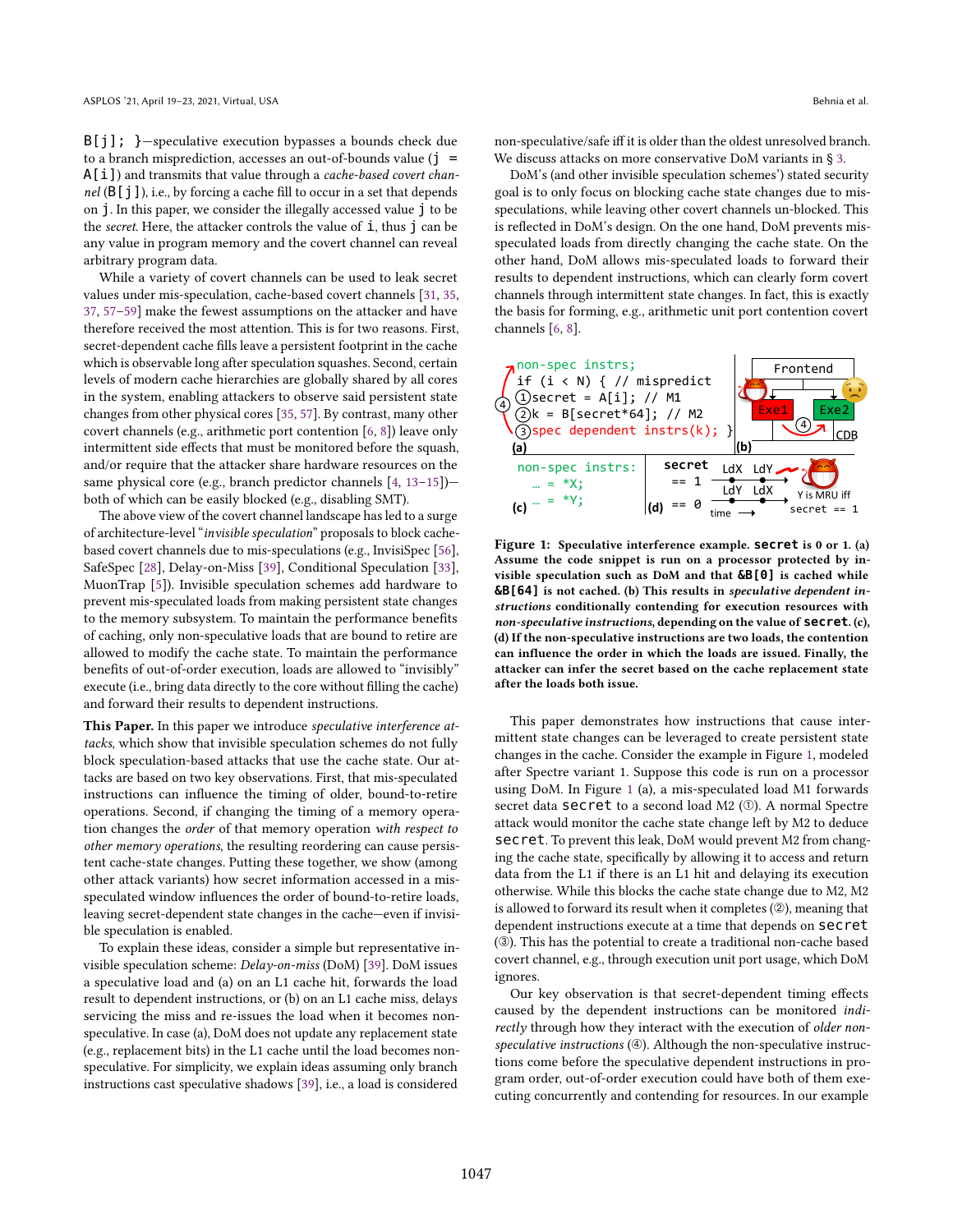(Figure [1](#page-1-0) (b)), the non-speculative and speculative dependent instructions use execution units EXE1 and EXE2, respectively, and contend for the common data bus (CDB) in the same cycle. We call this speculative interference.

Next, we show how speculative interference can be used to bootstrap a change in the cache state. Specifically, suppose the non-speculative instructions are made up of two independent loads to addresses X and Y in different cache lines mapped to the same set, shown in Figure [1](#page-1-0) (c). Since these loads are older than the mispredicted branch in program order, they are not protected by DoM. We show how, depending on the timing changes caused by the speculative dependent instructions, the order in which the load to X is issued with respect to the load to Y can change. That is, depending on a secret, the processor issues either loads to X followed by Y or Y followed by X. To finish the attack (Figure [1](#page-1-0) (d)), we show how changing the order of memory operations can be used to create persistent changes in the cache state, the intuition being that state in the cache (e.g., replacement bits) depends on not just what requests are made, but also their order.

This issue is not easy to fix. The crux of the problem is that timing changes can be converted to persistent state changes. These timing changes can arise due to interference through a large number of microarchitectural structures, through different instructions, etc. Further, while our example reorders two loads that originate from the same thread, there are many other memory address streams through which to interleave operations, e.g., interleaving instruction and data cache accesses, accesses made across threads and security domains, etc.—which further widens the attack surface. The rest of the paper expands on the above ideas as follows:

• We introduce and provide a framework to reason about speculative interference attacks, whereby subtle secret-dependent microarchitectural interference influences the behavior of older non-speculative instructions. We show how this can be used to create cache-based covert channels, even in the presence of invisible speculation schemes.

- We implement proof-of-concept exploits for three such attacks on a real machine, exploiting interference in the processor's out-of-order issue logic, MSHR usage and frontend queues. All attacks are cache-based and work across physical cores.
- We provide a sufficiently strong security definition to block the attacks, and also provide a starting point defense and discussion to set a research agenda for more efficiently and comprehensively addressing the problem.

# <span id="page-2-2"></span>2 BACKGROUND

## <span id="page-2-1"></span>2.1 Threat Model

We adopt the standard threat model used by invisible speculation schemes [\[5,](#page-12-3) [28,](#page-13-13) [33,](#page-13-15) [39,](#page-13-14) [56\]](#page-13-7). Such schemes care about preventing "persistent" side effects that are observable due to mis-speculated loads. For example, which lines are in the cache, replacement and coherence state of each line, etc.

Invisible speculation schemes further distinguish from where the attacker is monitoring the covert channel (i.e., where the receiver [\[29\]](#page-13-16) runs). In particular, one of the first invisible speculation schemes by Yan et al. [\[56\]](#page-13-7) specifies several such attacker models:

SameThread model: Here we consider untrusted code interleaved with trusted code, as in the case of a sandbox.

CrossCore model: Here, the idea is that the system prevents untrusted code from running on a sibling hyper-thread. However, the receiver may run on another core and monitor a cache-based covert channel through a shared cache.

We will show attacks against these models. Yan et al. [\[56\]](#page-13-7) also specifies an SMT model where the receiver runs in an adjacent hyper-thread. This gives the attacker more power, thus we will focus on the former two models.

### 2.2 OoO Processor Pipeline

Dynamically scheduled processors execute instructions out of order (OoO) to improve performance [\[22,](#page-13-17) [48\]](#page-13-18). An instruction is fetched by the processor frontend, dispatched to reservation stations (RS) for scheduling, issued to execution units (EUs) in the processor backend, and finally retired when it updates the machine's architected state. Instructions proceed through the frontend, backend and retirement stages in order, possibly out of order and in order, respectively. In-order retirement is implemented by queueing instructions in a reorder buffer (ROB) [\[27\]](#page-13-19) in program order and retiring a completed instruction when it reaches the ROB head.

# <span id="page-2-0"></span>2.3 Invisible Speculation Schemes

Invisible speculation aims to block covert channels from forming through the cache due to mis-speculated loads [\[5,](#page-12-3) [28,](#page-13-13) [33,](#page-13-15) [39,](#page-13-14) [56\]](#page-13-7). While speculative execution attacks can leverage both cache-based and non-cache-based covert channels, invisible speculation schemes are only concerned with attacks using the cache because cache-state changes are relatively simple to monitor. Specifically, cache-state changes persist after the squash and can be measured across physical cores (as in the CrossCore model). By contrast, non-persistent covert channels, such as those through execution units [\[21\]](#page-13-20) and ports [\[8,](#page-12-0) [20\]](#page-13-21), are more difficult to monitor and place additional restrictions on the attacker (e.g., limit the attacker to the SMT model [\[8\]](#page-12-0)).

While there have been multiple invisible speculation proposals, they all share several common traits. For security, they prevent state changes to the cache due to mis-speculated loads, until those loads are deemed safe/become non-speculative. Performance hinges on several optimizations. First, speculative loads should-subject to the constraint of not updating cache state-be allowed to issue and forward their results to dependent (speculative) instructions. This allows these schemes to maintain efficiency in the common case that speculation turns out to be correct. Second, loads should be able to update cache state when they become non-speculative (safe). Together, these performance optimizations enable such schemes to reap the benefits of out-of-order execution and caching.

Different invisible speculation schemes differ in their exact policies for allowing speculative loads to issue. We describe the "Delay-On-Missž (DOM) [\[39\]](#page-13-14) scheme here, as it is simple and illustrates the main ideas.

Delay-On-miss (DOM) allows loads that hit in the L1 cache to execute and forward their results to dependent instructions (which are themselves allowed to execute). Any cache-state change that would have been made as a by-product of the L1 cache hit (e.g.,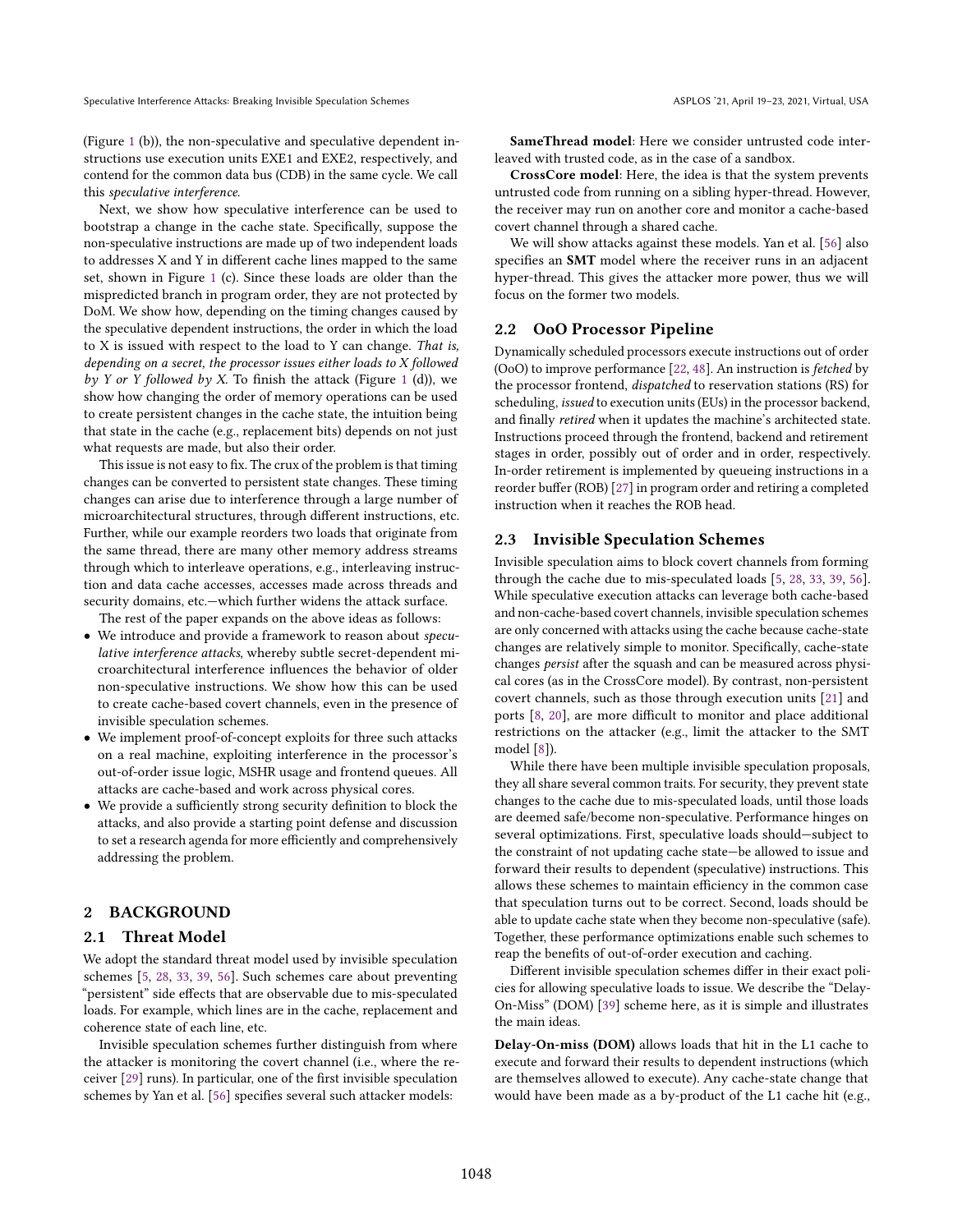<span id="page-3-2"></span>

Figure 2: Speculative interference attack framework (a) and classification of interference gadgets (b).

modifying replacement bits) is deferred until the load becomes non-speculative. If the load misses the L1 cache, it is delayed and re-executed when it becomes non-speculative.

### <span id="page-3-0"></span>3 SPECULATIVE INTERFERENCE ATTACKS

We now describe speculative interference attacks. These attacks exploit the fact that while invisible speculation blocks direct cachestate changes by issued speculative loads, it does not restrict how secrets returned by those loads flow through the pipeline and impact the execution of non-memory instructions  $(§ 2.3)$  $(§ 2.3)$ . Our key insight is that the secret-dependent resource usage patterns of such nonmemory speculative instructions can be transformed into cachebased covert channels. Specifically, a speculative interference attack exploits intermittent resource contention to influence the timing of non-speculative parts of the pipeline  $(\S 3.1)$  $(\S 3.1)$ . These timing effects are then used to make the non-speculative cache access pattern depend on the secret, creating a cache covert channel (ğ [3.2\)](#page-5-0).

# <span id="page-3-1"></span>3.1 Making Mis-speculation Influence the Timing of Non-speculative Actions

We first present a framework for leaking a secret bit by making the secret determine the time at which an unprotected victim memory operation accesses the cache, modifying its state. See Figure [2\(](#page-3-2)a) for a visualization.  $(1)$  A mis-speculated *access* load reads a secret into the pipeline and forwards that secret to a sequence of misspeculated instructions, called the interference gadget, which creates secret-dependent pressure on some microarchitectural resource(s).  $(2)$  Contention on these resource(s) influences the timing of actions performed by a non-speculative part of the pipeline, called the *interference target*, making them encode the secret.  $(3)$  The target is chosen so that changing its timing creates a pipeline "ripple effect" that ultimately delays an unprotected victim memory access. That is, how quickly the target executes determines when the unprotected victim's memory operation is issued and accesses the cache, thereby modifying the cache state.

Interference gadgets can be classified as one of three types, determined by how the secret is used to create resource contention interfering with the target's execution. Figure [2\(](#page-3-2)b) shows examples of the gadget types.

A Type 1 gadget forwards the secret to instruction(s) with operand-dependent resource usage patterns, called transmitters [\[62\]](#page-14-3), which issue at a secret-independent time. The resulting

secret-dependent resource pressure during the transmitter's execute stage interferes with the target. Examples of transmitters include data-dependent arithmetic [\[21\]](#page-13-20) or loads. Notice that a (speculative) load is considered a transmitter despite not modifying the cache state under invisible speculation. The reason is that its usage pattern of other resources, such as MSHRs, depends on its address operand.

In a Type 2 gadget, the secret is encoded through instructions issuing at a secret-dependent time. (As opposed to a Type 1 gadget, in which the interfering instructions issue at secret-independent times but have secret-dependent resource usage during their execute stage.) Secret-dependent issue time is achieved by having the interfering instructions be data-dependent on variable-latency instruction(s) that data-depend on the secret. Importantly, while these variable-latency instruction(s) are necessarily transmitter(s), here their secret-dependent resource usage does not interfere with the target. It is only used to influence when subsequent interfering instructions (which can be transmitters or non-transmitters) are issued for execution.

In a Type 3 gadget, whether interfering instructions execute at all depends on the secret. For example, if the gadget contains a branch with a secret-dependent predicate, then resolution of the branch "poisons" the branch predictor's state with secret-dependent information. As a result, the branch's prediction can become secretdependent and determine whether the contending instructions execute in subsequent executions of the gadget.

All gadgets exploit the fact that invisible speculation does not "protect" a transmitter's resource usage pattern, execution time, or branch prediction. Although the resulting secret-dependent execution behavior cannot be directly observed by the attacker (which monitors the cache), it can be indirectly observed through its influence on the non-speculative interference target, as discussed next.

<span id="page-3-3"></span>3.1.1 Interference Gadgets & Targets. Here, we design several interference gadget/targets, which illustrate Type 1 and 2 gadgets that delay D- and I-Cache accesses. ğ [4](#page-7-0) implements the attack variants described in this section and shows that they lead to observable interference in practice. Our goal here is not to exhaustively enumerate all possible gadgets/targets, but to illustrate the problem. Exploring if (and which) other microarchitectural resources can be used to build interference gadgets is future work.

We first present two gadgets that delay an unprotected D-Cache access. We exploit the fact that in all invisible speculation designs,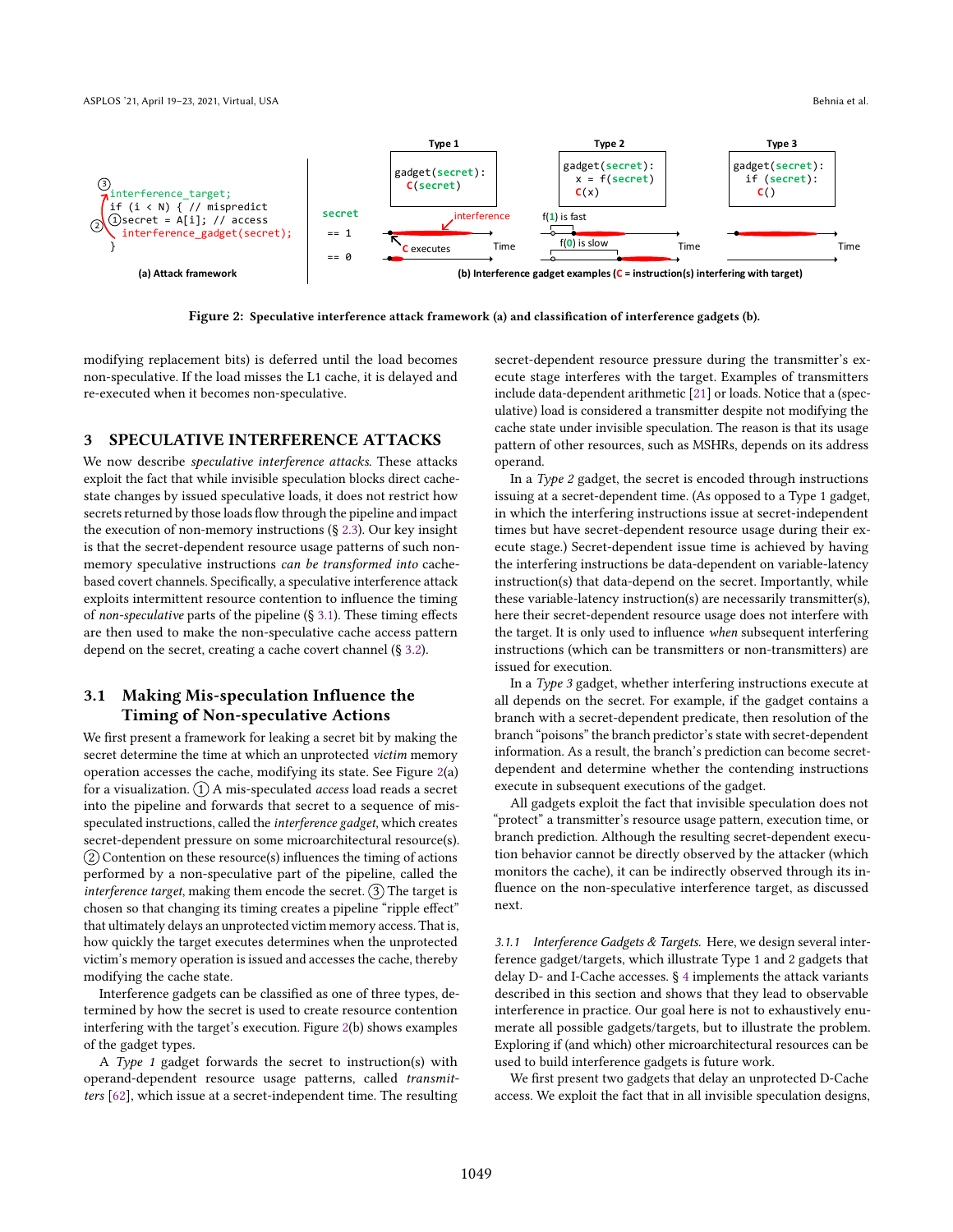<span id="page-4-0"></span>

Figure 3: Delaying a load using miss status holding registers (G $_{\rm MSHR}^{\rm D}$ ). M is the number of L1 D-Cache MSHRs. Transmitters in the interference gadget are boxed in both the pseudo-code and timeline to show correspondence.

<span id="page-4-1"></span>

Figure 4: Delaying a load using contention <u>on a</u> non-pipelined EU (G $_{\rm NPEU}^{\rm D}$ ). Instruction sequences <code>f</code> and <code>f'</code> use the same non-pipelined EU. Transmitters in the interference gadget are *boxed* in both the pseudo-code and timeline to show correspondence.

a load that executes only when it reaches the head of the ROB performs its D-Cache access unprotected. Our gadgets therefore require interference targets in which a victim load's address, or target address, becomes available just as it reaches the head of the ROB. Our interference gadgets either delay the victim load from reaching the ROB head or delay its execution (cache access) after it has reached the ROB head.

Next, we present a gadget that delays an unprotected I-Cache access. Such accesses are performed by InvisiSpec and DoM. We acknowledge that an unprotected I-Cache access can form a cachebased covert channel in and of itself but describe this gadget due to its interesting property of interfering with the frontend and not with some instruction's execution.

 $\rm{G^{D}_{MSHR}\colon$  Delay <u>d</u>ata access with <u>MSHR</u> contention. This is a Type 1 gadget that delays the execution time of a load at the head of the ROB by a secret-dependent amount of time. Figure [3\(](#page-4-0)a) shows the gadget and target. The target consists of the victim load whose address operand, A, takes  $Z$  cycles to generate. The value  $Z$  is such that the gadget's instructions can issue while the target address is being generated. The gadget consists of  $M$  independent loads, where  $M$  is the number of L1 D-Cache miss status handling registers (MSHRs), each of which holds information on all the outstanding misses for some cache line. (Here and elsewhere, the gadget executes in the shadow of a slow-to-resolve mispredicted branch, due to a cache miss on N.) The gadget's goal is to create secretdependent MSHR pressure, to delay when the victim load obtains its data after reaching the head of the ROB and issuing. This gadget targets invisible speculation designs that issue speculative L1 D-Cache misses, i.e., InvisiSpec, SafeSpec, and MuonTrap. None of these designs specify changes to the MSHR allocation policy, so

we assume they use the standard policy of allocating an MSHR to a missing load based on issue order. Figure [3\(](#page-4-0)b) shows the attack timeline.

 $(1)$  If secret = 1, each gadget load accesses a different cache line. The attacker primes the cache so that each of these accesses is an L1 D-Cache miss. The result is that each load allocates a distinct MSHR, exhausting the available MSHRs. Thus, the victim load (assumed to be an L1 D-Cache miss) cannot issue and is delayed until one of the gadget loads completes or the mis-speculation is squashed.

 $(2)$  If secret = 0, all the gadget loads access the same cache line. They therefore use the same MSHR, which leaves MSHRs available for the victim load once it reaches the head of the ROB. The victim load can issue and is not delayed.

 $\rm{G}_{\rm{NPEU}}^{\rm{D}}$ : Delay <u>d</u>ata access using <u>n</u>on-pipelined <u>EU</u>. This is a Type 2 gadget that creates a secret-dependent delay of the victim's target address generation. Figure [4\(](#page-4-1)a) shows the gadget and target. The target consists of a victim load whose address operand, A, is generated by a dependent chain of instructions, denoted f. The gadget consists of a load (transmitter) and a sequence of independent instructions, denoted f', that depend on the load. Each instruction in f' uses the same execution unit (EU) as the target. This must be a non-pipelined EU, so that a gadget instruction being issued to the EU blocks a target instruction from issuing.

Figure [4\(](#page-4-1)b) shows the attack timeline. The value z, which the target address  $A$  depends on, takes  $Z$  cycles to compute.  $Z$  is such that before z gets computed, there is enough time for the attack's access load to read the secret, forward it to the interference gadget, and for the gadget's transmitter load to return (if it is a cache hit).  $(1)$  The transmitter load accesses a secret-dependent cache line. This load executes under invisible speculation protection, but it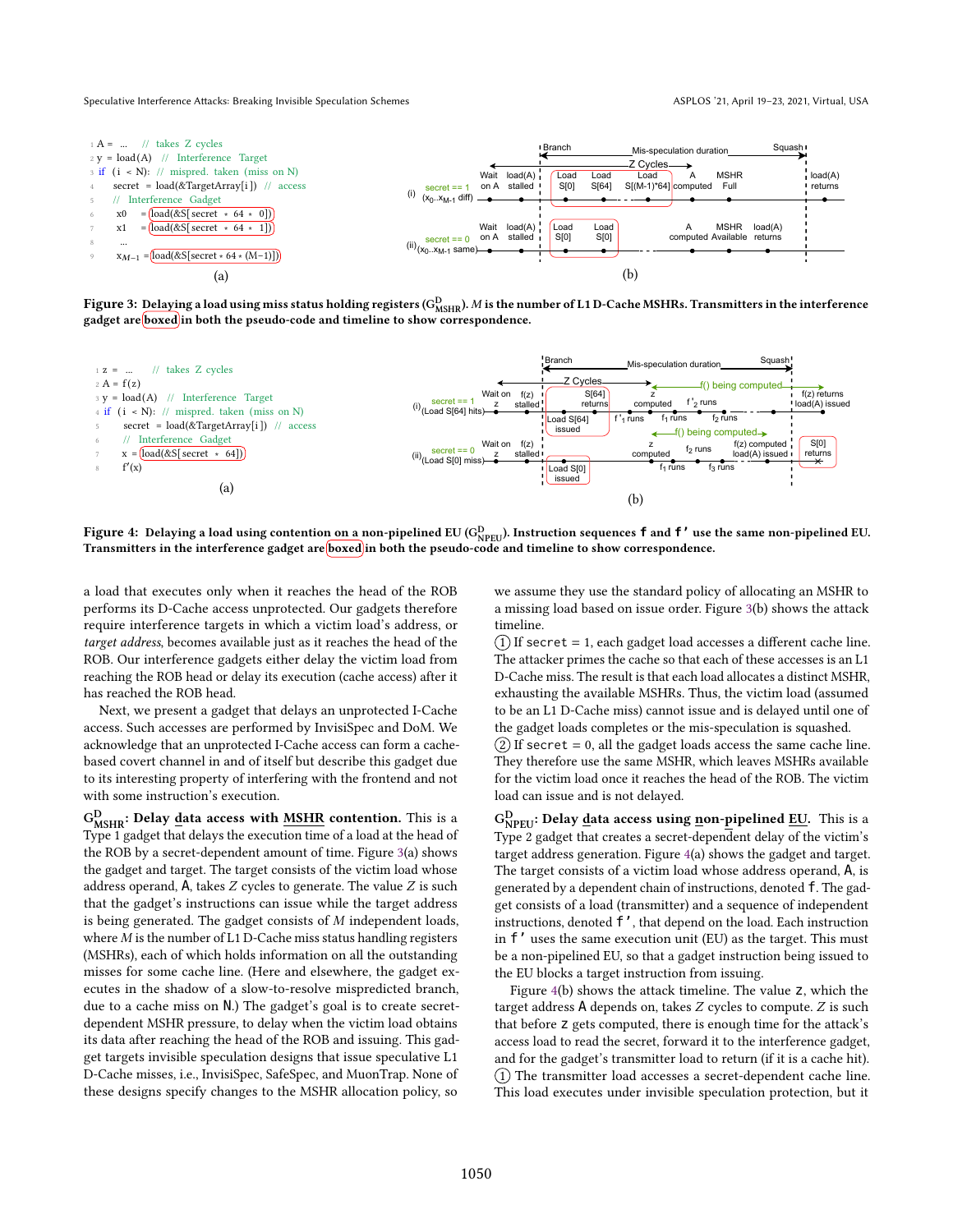<span id="page-5-5"></span><span id="page-5-4"></span><span id="page-5-1"></span>

<span id="page-5-3"></span>Figure 5: Back-throttling the <u>Fetch</u> Unit by contending for RS for G<sub>RS</sub> gadget. Sum+=x repeats for N (number of RS slots) times. Transmitters in the interference gadget are *boxed* in both the pseudo-code and timeline to show correspondence.

still retrieves the data from some level of the memory hierarchy. The attacker can therefore orchestrate for its execution time to be secret-dependent, by appropriately priming the cache prior to the attack.

 $(2)$  If secret = 1, the transmitter load returns quickly, just before the value z is produced. This makes the instruction sequence f' in the gadget ready, and its first instruction  $f_1'$  is issued to the EU before  $f_1$ , the first instruction in f. Thus, when  $f_1$  becomes ready, it is blocked from using the EU. When  $f'_1$  completes,  $f_1$  is issued (due to age-ordered scheduling). However, once  $f_1$  completes,  $f_2$ which depends on  $f_1$ —does not immediately become ready, due to  $f_1$ 's writeback delay. In contrast,  $f_2'$ , which depends only on the transmitter, is already ready and so is issued to the EU. This creates a cascading effect in which each instruction  $f_i$  gets delayed, delaying the target address' computation until the mis-speculation is squashed.

 $(3)$  If secret = 0, the transmitter load does not return before z is produced. (In delay-based invisible speculation designs [\[39\]](#page-13-14), the load is never executed. In other designs [\[56\]](#page-13-7), the load simply takes a long time to return compared to the hit case.) As a result, the target address is computed before the gadget's interfering instructions execute (if they execute), and the victim load can issue.

 $G_{RS}^I$ : Delay <u>i</u>nstruction fetch with **RS** contention. This is a Type 1 gadget that fills the RS for a specific EU, which causes headof-line blocking in the dispatch queue and forces the Fetch unit to stop I-Cache accesses for fetching instructions. Figure [5\(](#page-5-1)a) shows the gadget; the target is an instruction fetch by the frontend, so does not appear in the code. (The gadget's goal is to change when or if the target instruction is fetched.) The gadget consists of a load (transmitter) and a long sequence of arithmetic (ADD) instructions that depend on the load. Figure [5\(](#page-5-1)b) shows the attack timeline.

 $(1)$  The transmitter load accesses a secret-dependent cache line, which is setup to hit or miss in the cache hierarchy, depending on the secret.

 $(2)$  If secret = 1, the transmitter load is a miss in the D-Cache. The dependent ADD instructions are fetched and fill up the RS slots, but do not issue. This leads to the RS getting filled up. This consequently creates pressure on the Fetch Unit and the frontend stalls. Hence, the target instruction is not fetched. Once the branch resolves, execution continues and the target instruction gets fetched.

 $(3)$  If secret = 0, the transmitter load hits in the D-Cache. Its output is then quickly available to the dependent ADD instructions, which issue as soon as EU resources are available, hence freeing up the RS slots. Since the RS does not fill up, the frontend does not stop fetching. Consequently, the cache line holding the target instruction is fetched into the I-Cache.

# <span id="page-5-0"></span>3.2 From Timing to Cache State Changes

We now show how to transform the basic attack primitive  $(§ 3.1)$  $(§ 3.1)$ , which creates a secret-dependent delay for an unprotected victim memory access, into a cache covert channel. The insight here is that we can transform a secret-dependent timing change-the delay in the victim's access-into a secret-dependent cache state change, by using the delay to reorder the victim access with another (unprotected) reference memory access, which occurs at a fixed, secret-independent time. Conceptually, the reference access acts as a kind of "clock," helping the attacker to observe whether the victim load issues before or after some point in time.

Crucially, the only property required from the reference memory access is that its issue time does not depend on the secret. In particular, the reference access can be issued by the victim or by the attacker, depending on the specific attack. In what follows, we denote the victim memory access load A (which has address A) and the reference memory access load B (which has address B). Then, we arrange for load A (A for short) to be issued before or after load B (B for short), depending on the value of the secret. More precisely: The cache state,  $\sigma$ , is determined by the sequence of memory accesses to the cache,  $\alpha$ . We assume that  $\sigma$  is not commutative, i.e., that  $\sigma(\alpha A B) \neq \sigma(\alpha B A)$ . Formally, therefore, making the order in which A and B access the cache secret-dependent makes the cache state secret-dependent, creating a cache covert channel.

Non-commutativity of cache-state updates holds for most cache architectures as long as both memory accesses target different cache line addresses that map to the same cache set. For example, the memory access order impacts the set's replacement state (e.g., LRU bits), and can be observed by inducing evictions and monitoring which lines get evicted (by timing memory accesses).

Blocking replacement state-related leakage is explicitly in the scope of invisible speculation (e.g., [\[33,](#page-13-15) [39,](#page-13-14) [56\]](#page-13-7)). However, we are not aware of such attacks being demonstrated in practice. $^1$  $^1$  In § [4,](#page-7-0) we demonstrate a covert channel based on the ordering of two LLC accesses on a commercial CPU with a sophisticated replacement

<span id="page-5-2"></span><sup>&</sup>lt;sup>1</sup>Recent work [\[55\]](#page-13-22) shows information leakage through cache LRU states, but its channels rely on more than the ordering of two accesses.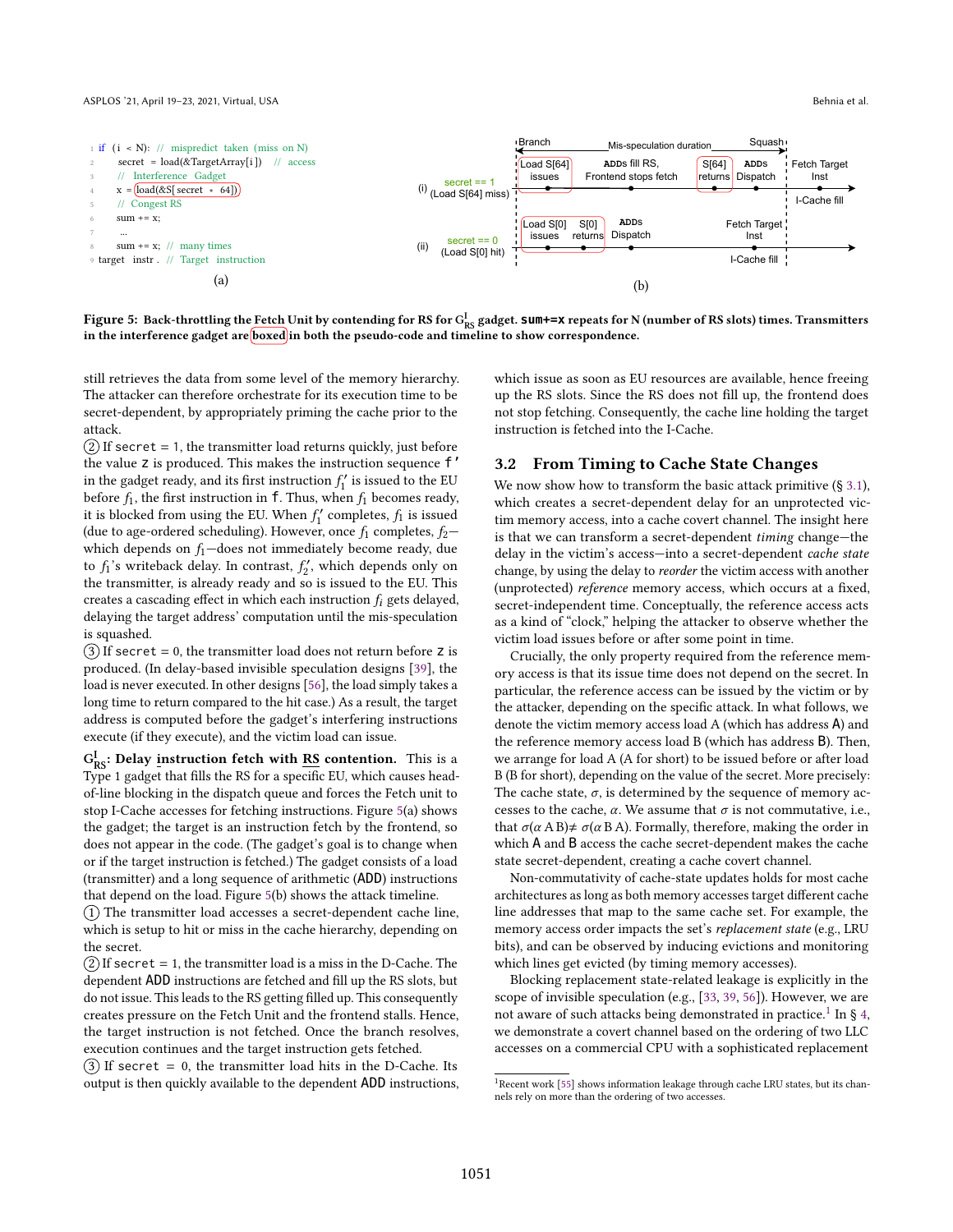<span id="page-6-0"></span>Table 1: Invisible speculation designs vulnerability matrix.

|                   | <b>Accesses With Secret-Dependent Order</b>            |                                      |                                      |  |  |  |  |  |  |
|-------------------|--------------------------------------------------------|--------------------------------------|--------------------------------------|--|--|--|--|--|--|
| Gadget            | $V^{D}$ - $V^{D}$ & $V^{I}$ - $V^{D}$                  | $V^{D}$ -AD                          | $V^I$ -A $D$                         |  |  |  |  |  |  |
| $G_{NPEU}^D$      | InvisiSpec (Spectre), DoM<br>(non-TSO), SafeSpec (WFB) | All                                  | All                                  |  |  |  |  |  |  |
| $\rm{G}_{MSHP}^D$ | InvisiSpec (Spectre), SafeSpec<br>(WFB)                | InvisiSpec,<br>SafeSpec,<br>MuonTrap | InvisiSpec,<br>SafeSpec,<br>MuonTrap |  |  |  |  |  |  |
| $G_{RS}^I$        |                                                        |                                      | InvisiSpec,<br>DoM                   |  |  |  |  |  |  |

policy. Thus, for the following discussion, we assume that achieving secret-dependent cache access order is equivalent to forming a covert channel.

<span id="page-6-2"></span>3.2.1 Completing the Attacks. We now combine the speculative interference gadgets (ğ [3.1.1\)](#page-3-3) with various types of reference memory accesses to obtain several complete attacks on different points in the invisible speculation design space. Each attack creates a cache covert channel by making the secret determine the order of two unprotected LLC accesses, which may be a victim data access ( $V^D$ ), victim instruction fetch ( $V^I$ ), or an attacker data access ( $A^D$ ). (We use  $V$  and  $A$  to specify whether the victim or attacker thread, respectively, performs the access.) Table [1](#page-6-0) summarizes which defenses are vulnerable to which attack combinations.

 $V^{D}$ - $V^{D}$  ordering. This attack targets invisible speculation designs that may have multiple unprotected loads executing concurrently. For example, InvisiSpec and SafeSpec have modes that only defend against control-flow mis-speculation. In these modes, any load that becomes ready to execute when there are no unresolved branches older than it in the ROB, performs an unprotected access [\[28,](#page-13-13) [56\]](#page-13-7). A similar case exists with DoM on architectures with a non-TSO memory consistency model. In this case, any load can execute without protection if all older branches have resolved and all older stores and loads have their addresses resolved [\[39\]](#page-13-14).

We show how to base the attack on the  $G_{\text{MSHR}}^{\text{D}}$  or  $G_{\text{NPEU}}^{\text{D}}$  gadgets, by modifying the gadget's interference target so that the victim load A is followed (in program order) by a retirement-bound reference load B, whose issue time is not affected by the gadget. Due to space constraints, we fully describe the attack based on the  $G_{\text{NPEU}}^{\text{D}}$  gadget; the  $G_{\text{MSHR}}^{\text{D}}$ -based attack is similar. Figure [6](#page-6-1) shows the modified target and the original gadget (Figure [4\)](#page-4-1). Both A and B's address generation depend on  $Z$ . If secret = 0 (i.e., no speculative interference), load A accesses the D-Cache before the reference load B, since the sequence of instructions that generates B,  $q(z)$ , takes longer to complete than  $f(z)$ . However, if secret = 1, there is speculative interference, so A's generation is delayed while B's is not, and load B accesses the D-Cache first.

 $V^I$ - $V^D$  ordering. Modifying the target in the  $V^D$ - $V^D$  attack so that the branch condition N depends on load A makes the delay of load A also delay the branch's resolution time, i.e., when the squash occurs. This can change the order of a post-squash instruction fetch-which is unprotected, as it is of the correct execution path-with respect to load B.

<span id="page-6-1"></span>

| $1 \, \text{z} = $ // takes Z cycles                                                      |  |  |  |  |  |
|-------------------------------------------------------------------------------------------|--|--|--|--|--|
| $2 A = f(z)$ // takes F cycles                                                            |  |  |  |  |  |
| $3 y = load(A)$                                                                           |  |  |  |  |  |
| $4 B = g(z)$ // takes $G > F$ cycles                                                      |  |  |  |  |  |
| $5 \text{ v} = \text{load}(B)$                                                            |  |  |  |  |  |
| 6 if $(i \le N)$ : // mispredict taken (miss on N)                                        |  |  |  |  |  |
| $\tau$ secret = load(&TargetArray[i])                                                     |  |  |  |  |  |
| 8 // Interference Gadget                                                                  |  |  |  |  |  |
| $\frac{1}{2}$ x = (load(&S[ secret $\star$ 64])) // secret = 1 -> hit, secret = 0 -> miss |  |  |  |  |  |
| f'(x)<br>10                                                                               |  |  |  |  |  |

Figure 6: Reordering victim loads by exploiting contention on a non-pipelined EU. Instruction sequences **f** and **f'** use the same nonpipelined EU. Instruction sequence  $q$  uses a different EU.

 $V^{D}$ - $A^{D}$  ordering. Many invisible speculation designs unprotect a load only when it becomes the oldest load or the oldest instruction in the ROB. This is the case in InvisiSpec's Futuristic mode [\[56\]](#page-13-7), Safe-Spec's wait-for-commit mode [\[28\]](#page-13-13), Conditional Speculation [\[33\]](#page-13-15), and MuonTrap [\[5\]](#page-12-3). These designs make it impossible to reorder unprotected victim loads, as no two such loads can execute concurrently. As noted above, however, the same effect-secret-dependent order-can be achieved if the attacker performs the reference access. For this, the attacker simply needs to issue an LLC access to the same set accessed by the  $V^D$  load from another core, at a fixed time after inducing the mis-speculation. This attack can be based on either of the  $\overline{G}_{MSHR}^{D}$  or  $\overline{G}_{NPEU}^{D}$  gadgets.

 $V^I$ -A<sup>D</sup> ordering. As in the  $V^I$ -V<sup>D</sup> case, the G<sub>MSHR</sub> and G<sub>NPEU</sub> gadgets can be used to target the branch condition, delaying a postsquash instruction fetch on the correct execution path. This can be measured using the attacker's LLC access as a reference clock. In contrast, the  $G_{RS}^{\vec{l}}$  gadget only impacts the timing of instruction fetches in the mis-speculated path. Hence, the delay it introduces for instruction fetches can only be observed if I-Cache accesses are not protected by the invisible speculation scheme, as in InvisiSpec and DoM.

Attack landscape summary. Every invisible speculation design we have evaluated is vulnerable to at least one of the attacks described above. Table [1](#page-6-0) summarizes which designs are vulnerable to which attack combinations. The differences in security manifest in whether an attacker can reorder unprotected victim accesses or must rely on its own access as a "reference clock."

# 3.3 Existence of Interference Gadgets/Targets (Senders)

We refer to the combination of an interference gadget and a target as a sender, i.e., the sending side of the cache covert channel. It is natural to ask if senders exist in "the wild," given their specific structure. There are several real-world attack settings [\[25\]](#page-13-23) in which the attacker has some control over the instruction stream and can craft senders. These settings include (1) the in-domain setting, where a software sandbox executes attacker-controller code, as in the case of in-browser JavaScript code or user-supplied Linux eBPF kernel extensions [\[40\]](#page-13-24); and (2) the *domain-bypass* setting, where the attacker runs its own program, attempting to use its mis-speculated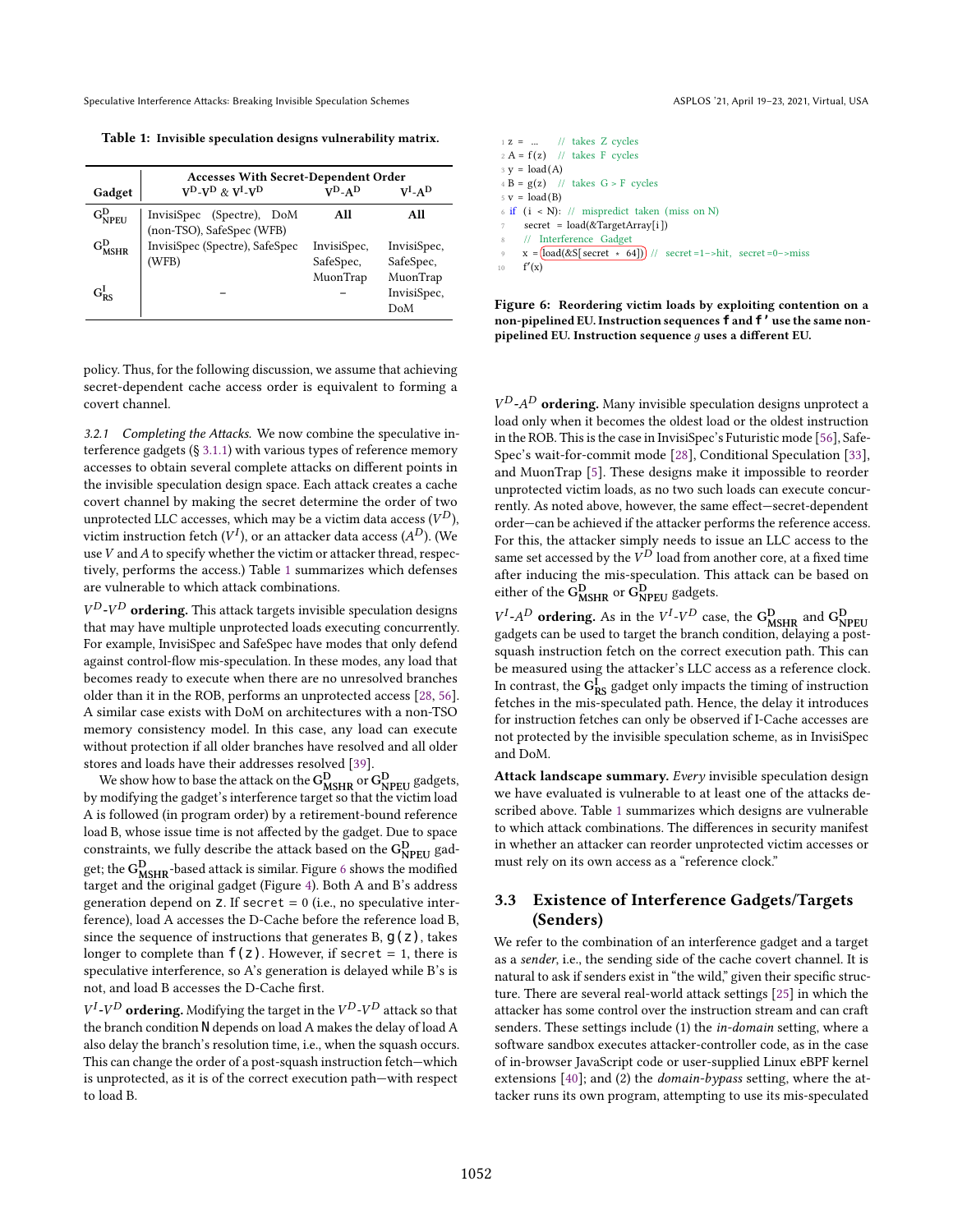execution to steal secrets from another hardware protection domain, e.g., Meltdown [\[34\]](#page-13-25). Finding whether speculative interference senders exist in victim programs is interesting future work.

Conceptually, however, even the fact that senders might exist creates uncertainty about security on an invisible speculation system. Users and developers cannot know if their program contains a sender without performing program analysis to verify their non-existence. Having to rely on such analysis to guarantee security undermines the efficacy of invisible speculation as a softwaretransparent hardware defense.

### <span id="page-7-0"></span>4 ATTACK DEMONSTRATIONS

In this section, we demonstrate concrete proof-of-concept (PoC) speculative interference attacks based on the ideas from ğ [3](#page-3-0) on a commercial machine. Although invisible speculation schemes are not implemented today, we can emulate their behavior by arranging for loads that would be made 'invisible' to return data in secretdependent amounts of time. At the same time, by evaluating on real hardware, we must address many details in real machines that are simplified in simulators (e.g., LLC replacement policies, RS limits).

We evaluate multiple D-Cache PoCs and a variation of the I-Cache PoC described in § [3.1.1](#page-3-3) namely,  $G_{\text{NPEU}}^{\text{D}}$ ,  $G_{\text{MSHR}}^{\text{D}}$  and  $G_{\text{RS}}^{\text{I}}$ . All the PoCs were successfully implemented and the attacks successfully leak secret bits to the attacker. We only show the  $G_{\text{NPEU}}^{\text{D}}$ and  $G_{RS}^I$  attacks for space and refer to them as the D-Cache PoC (ğ [4.2\)](#page-7-1) and I-Cache PoC (ğ [4.3\)](#page-9-0) respectively. Of independent interest, our D-Cache PoC requires constructing a novel receiver able to read changes in replacement state for the QLRU\_H11\_M1\_R0\_U0 replacement policy (ğ [4.2.2\)](#page-8-0). All attacks change cache state, with a receiver (attacker) that monitors execution from another physical core (CrossCore; ğ [2.1\)](#page-2-1).

#### <span id="page-7-4"></span>4.1 Methodology

Processor details. We evaluate on an Intel Core i7-7700 Kaby Lake CPU with 4 physical cores running at a base frequency of 3.6GHz, with hyper-threading enabled. Each core has a unified reservation station, that is shared across execution units, stores up to 97 microops, and has 8 execution unit ports (numbered 0 through 7). Each core has two levels of private cache (a 32KB L1-instruction and 32KB L1-data cache, 256KB of combined L2) and 8MB of Shared L3 (LLC) cache [\[1,](#page-12-4) [2\]](#page-12-5).

Tools borrowed from prior work. We trigger branch mispredictions by training the target branch in a given direction (similar to [\[31\]](#page-13-0)). Likewise, we delay branch resolution by having the branch predicate be the result of a pointer chase. The attacks also use a Flush+Reload-style [\[58\]](#page-14-1) receiver.

Finally, the D-Cache PoC uses standard techniques to construct eviction sets in the LLC [\[35\]](#page-13-8), which are sets of cache lines that map to the same LLC set in the same LLC slice. By accessing lines in an eviction set, the attacker can efficiently evict other lines whose set and slice is known.

### <span id="page-7-1"></span>4.2 D-Cache PoC

Recall from § [3.1.1,](#page-3-3) the key principle in the  $\mathrm{G}_{\mathrm{NPEU}}^{\mathrm{D}}$  attack is for the attacker to observe the reordering of two bound-to-retire loads. Our PoC measures this ordering by mapping the two loads to the same LLC set and measuring changes in replacement state.

To deploy the attack there are two ingredients that need to be developed. First (§ [4.2.1\)](#page-7-2), an implementation of the  $G_{\text{NPEU}}^{\text{D}}$  sender, i.e., to reorder older bound-to-retire loads. Second (ğ [4.2.2\)](#page-8-0), a novel receiver capable of measuring differences in LLC replacement state. We consider both of these to be of independent interest, i.e., to reorder older non-load instructions to perform different speculative interference attack variants or to be used in entirely different attack settings (in the case of the replacement state-based receiver).

<span id="page-7-2"></span>4.2.1 Sender (Load Reordering). We use the same notation to denote the victim load A and reference load B as in ğ [3.2.](#page-5-0) To reorder the loads to two addresses A and B, we follow the structure from Figure [6.](#page-6-1) Namely, there are two sequences of instructions,  $f(z)$ and  $g(z)$ , that generate addresses A and B respectively. An interference gadget only affects  $f(z)$ . In presence of the gadget, load A is delayed to issue after load B whereas regularly it would issue before load B.

First, we consider the address generation for load A and the interference gadget in isolation. We implement  $f(z)$  and  $f'(x)$ (Figure [6\)](#page-6-1) as repeated sequences of same instructions, called the target instruction and gadget instruction, respectively.

We pick suitable instructions (i.e., that maximize the interference of the gadget on the target) as follows. We identify high latency, low-throughput instructions that use the same execution port. Lowthroughput allows for an issued instruction in the interference gadget to block the execution port of ready-to-schedule instructions in the interference target; high latency maximizes the time it blocks instructions in the interference target. Finally, the gadget instruction should be composed of only a few micro-ops. This allows more instructions in the interference gadget to occupy RS simultaneously, which increases the likelihood of them getting issued concurrent to the target instructions.

<span id="page-7-3"></span>

Figure 7: The average time (measured with a clock thread [\[42,](#page-13-26) [45\]](#page-13-27)) to execute the interference target changes by ∼ 16 clock ticks (80 rdtsc cycles) based on the presence or absence of the interference gadget.

Based on the above process, our PoC uses the VSQRTPD instruction for both gadget and target. VSQRTPD consists of only 1 micro-op executed on the core's execution port 0 and has observed latencies of 15-16 cycles and reciprocal throughput of 9-12 cycles [\[16\]](#page-13-28). We also verified that the attack is functional with VDIVPD. Figure [7](#page-7-3) shows the time from the issue of the first instruction of  $f(z)$  to the completion of the load A in the presence (interference) and absence (baseline) of the interference gadget's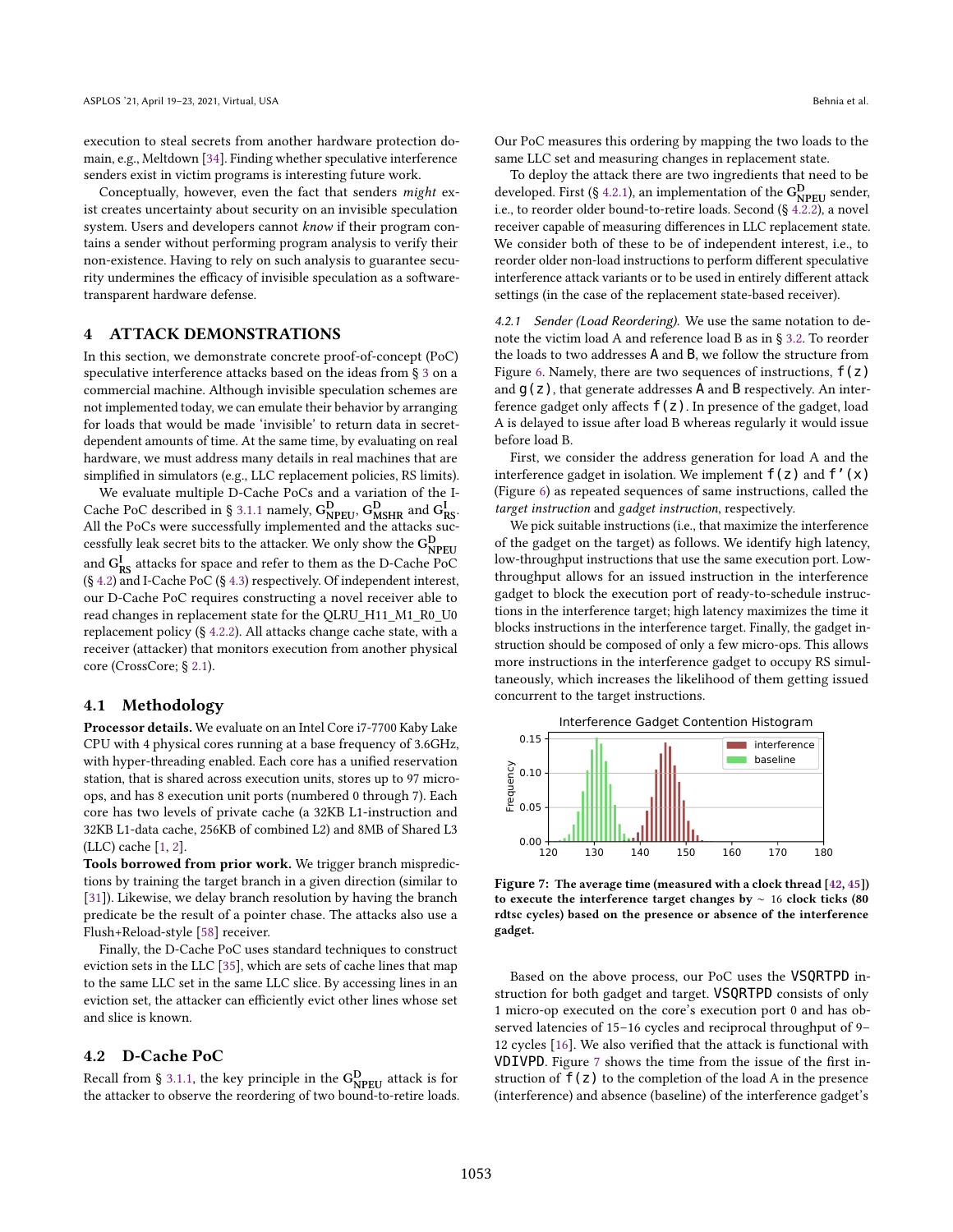execution. The takeaway is there is a clear timing difference in the interference target's execution depending on presence/absence of the interference gadget's execution. This is the secret-dependent delay imposed by the gadget on the victim load.

<span id="page-8-0"></span>4.2.2 Receiver (Monitoring Replacement State). With the capability to reorder two loads, the next ingredient for the attack is to translate a reordering of loads into a persistent cache-state change. We achieve this using the cache replacement state.<sup>[2](#page-8-1)</sup> For the rest of the section, we use the notation A-B to indicate the order in time in which the loads are issued, i.e., A-B means A issues first and vice-versa. We also assume access to eviction sets (EV; ğ [4.1\)](#page-7-4).

Our attack targets the replacement state because we are only changing the order of loads. Changing the order of loads is different than changing which loads are issued as in a normal cache-based attack. For example, a standard LLC Prime+Probe attack, without a very fine probe granularity, would observe both A and B in the cache, regardless of their order and be unable to distinguish A-B from the B-A case.

Translating load issue order into a persistent replacement state change is not difficult in textbook replacement policies, such as LRU, as the ordering directly influences replacement priority ranking. However, replacement policies in modern machines, such as our target processor, are more complex. The new technical challenge for the attacker is that fresh insertions of A and B are ranked equally.

This new challenge can be overcome by providing a technique to extract replacement state data from the replacement policy on the Kaby Lake machine. To identify the replacement policy on our machine, we used a CacheAnalyzer tool by nanoBench [\[3\]](#page-12-6). The resulting replacement policy is approximately QLRU\_H11\_M1\_R0\_U0 ("Quad-age LRU") on specific cache sets  $[51]$ .<sup>[3](#page-8-2)</sup> QLRU is a Static-RRIP Replacement policy variant with a 2 bit field used for the age of a cache line [\[3,](#page-12-6) [26\]](#page-13-30), summed up here:

- M1: Insertion policy. Inserts cache lines with age 1.
- H11: Hit promotion policy. Promotes a line of age 3 to age 1, age 2 to age 1, and age 1/0 to age 0 upon hit.
- R0: Eviction policy. Insert to leftmost location if cache set is not full; otherwise, evict block corresponding to the leftmost physical tag with age 3.
- U0: Age update policy. Increments age fields of all cache lines until there is a candidate ready for eviction (age = 3).

Attacker Receiver Protocol. We now describe how the attacker decodes from the replacement state whether A-B or B-A occured. At a high level, similar to a traditional cache attack, the attacker thread first primes the LLC set, waits for the victim to issue its secret-dependent ordering, and finally probes the LLC set to determine which ordering the victim issues. Due to the nature of QLRU, however, the details are different from conventional attacks. Specifically, the attacker first constructs two eviction sets of size

LLC\_ASSOCIATIVITY-1 elements, call these EVS1 and EVS2, which map to the same LLC set and slice as A and B. The attacker then uses the following access sequences to prime and probe the cache set:

- Prime Sequence: Access EVS1 many times + Access A
- Probe Sequence: Access EVS2

The attacker accesses EVS1 many times in order to saturate their age at 0, leaving A with an age of 3. To be able to access address A, our current PoC requires that the receiver share memory with the victim (hence the use of Flush+Reload).

For our machine, the targeted cache sets are 16-way associative. We will refer to elements in EVS1 as EV0-EV14, and elements in EVS2 as EV15-EV29. The resulting cache states for prime and probe with the A-B sequence is displayed in Figure [8.](#page-8-3) The main idea is that only A or B is still resident in the LLC by the end of prime+victim\_accesses+probe sequence.

<span id="page-8-3"></span>

| (a) After Prime             | EV <sub>0</sub> | EV <sub>1</sub> | EV <sub>2</sub> | EV3EV11        | <b>EV12</b>    | EVI3             | <b>EV14</b>    | Α           |
|-----------------------------|-----------------|-----------------|-----------------|----------------|----------------|------------------|----------------|-------------|
| Sequence                    | 2               | 2               | 2               | $\overline{c}$ | $\overline{2}$ | $\overline{2}$   | $\overline{2}$ | 3           |
|                             |                 |                 |                 |                |                |                  |                |             |
| (b) Victim<br>Access A-B    | B               | EV <sub>1</sub> | EV <sub>2</sub> | EV3EV11        | <b>EV12</b>    | EV <sub>13</sub> | <b>EV14</b>    | Α           |
|                             |                 | 3               | 3               | 3              | 3              | 3                | 3              | 2           |
|                             |                 |                 |                 |                |                |                  |                |             |
| (c) Probe with<br>EV15-EV29 | B               | <b>EV15</b>     | <b>EV16</b>     | EV17EV25       | EV26           | <b>EV27</b>      | <b>EV28</b>    | <b>EV29</b> |
|                             | 3               | 3               | 3               | 3              | 3              | 3                | 3              | 2           |

Figure 8: QLRU State for the targeted cache set. EVN, A, B represent addresses and numbers represent the age for each cache line. (a) shows the cache state after attacker primes the cache. (b)  $\&$  (c) represent the cache states after the victim runs (with pattern A-B) and after the attacker completes the probe. A victim access pattern of B-A has analogous state changes.

<span id="page-8-4"></span>

Figure 9: An End to End visualization of the D-Cache attack.

4.2.3 End-to-End Attack. In this section, we present the overall D-Cache PoC. The attack steps shown in Figure [9](#page-8-4) are explained in detail below:

 $(1)$  Attacker initializes eviction sets based on addresses A, B.

 $(2)$  Attacker primes the LLC set replacement state (§ [4.2.2\)](#page-8-0) and mis-trains the victim's branch predictor.

3 Victim issues loads A and B, where order depends on the secret  $(S\ 3.1.1)$  $(S\ 3.1.1)$ . If secret = 0, A-B is issued, and if secret = 1, B-A is issued.

<span id="page-8-1"></span> $^2\mathsf{RELOAD+REFRESH}$  [\[10\]](#page-12-7) also uses replacement-state manipulation principles to execute a cache-based attack. The distinction in this work is we try to identify the victim's load issue order, whereas they try to identify the presence of a victim's access to a target address.

<span id="page-8-2"></span><sup>&</sup>lt;sup>3</sup>It is likely the case that the LLC cache sets do not strictly abide by this replacement policy and have an adaptive replacement policy. However, for the purposes of this PoC, the attack strategy that creates observable replacement state changes on QLRU\_H11\_M1\_R0\_U0, also creates observable replacement state changes on our machine.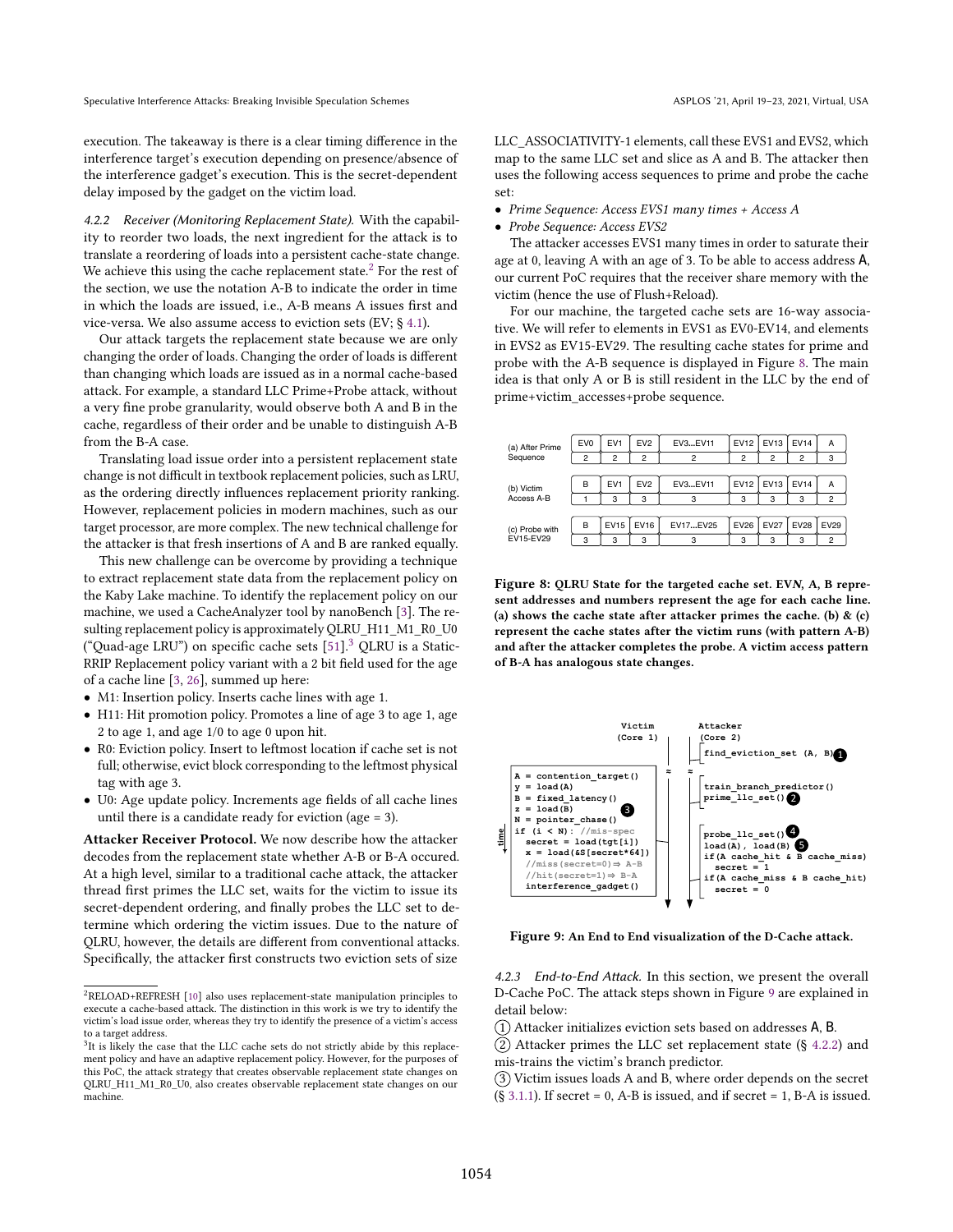$(4)$  Attacker probes the LLC set replacement state  $(§$  [4.2.2\)](#page-8-0) and observes the residency of lines for addresses A or B in the LLC set. The residency is determined by issuing a timed access to address A and B and comparing it with a LLC cache miss threshold.

5 Attacker attempts to identify the secret bit. If the victim issues the load sequence  $A-B$  (secret = 0), the expectation is for load  $A$  to be a cache miss and load B to be a cache hit. If the victim issues the load sequence B-A (secret  $= 1$ ), the expectation is for load A to be a cache miss and load B to be a cache hit. Cases where both accesses are cache misses can happen due to noise and are ignored.

6 Attacker repeats steps 2-5 as needed to increase confidence.

Note, while our PoC observes load-reordering through replacement state, other receivers not based on replacement state might be possible.

# <span id="page-9-0"></span>4.3 I-Cache PoC

We now describe a PoC for the  $G_{RS}^I$  attack from § [3.1.1.](#page-3-3) The attack works by creating contention on available reservation stations to create a ripple effect that eventually stops the frontend from fetching more instructions, causing changes to the I-Cache access pattern.

4.3.1 Experiment Setup. As with the D-Cache PoC, we show the I-Cache PoC given an attacker that monitors state from another physical core through the LLC. The pseudocode for the victim is described in Figure [5.](#page-5-1) Without loss of generality, the target instruction used at line [9](#page-5-3) in Figure [5](#page-5-1) is a shared library function call. For simplicity, our attack slightly differs from that explained in Figure [5.](#page-5-1) Specifically, we move the target instruction into the mis-speculated path (before the branch join point). Thus, in a correct execution, the target instruction will not be fetched (as opposed to fetched later). The receiver (attacker) on the adjacent physical core issues a load to a shared library function to perform the reload step.

<span id="page-9-1"></span>

Figure 10: Steps involved in performing an I-Cache attack. Dotted lines are conditional events depending on Block S's presence in cache. Red represents attacker actions and black represents victim actions.

4.3.2 Attack Details. Here we refer to the pseudocode in Figure [5](#page-5-1) and describe the attack sequence. Item numbers refer to steps in Figure [10.](#page-9-1)

 $(1)$  Attacker first primes the cache hierarchy by flushing out the target address (shared function pointer) from the I-Cache.

2 When the victim runs next, it mis-speculates on a branch (line [1](#page-5-4) in Figure [5\)](#page-5-1) that prompts the frontend to fetch transient (boundto-squash) instructions, which dispatches a secret-dependent load

instruction at address S, followed by a large number of arithmetic instructions dependent on the loaded value s.

3 The next steps proceed similarly to what we describe in the  $\S$  [3.1.1](#page-3-3)  $G_{RS}^I$  paragraph. The victim dispatches the secret-dependent load (Load S in Figure [10,](#page-9-1) line [4](#page-5-5) in Figure [5\)](#page-5-1), which is setup to hit or miss in the cache hierarchy based on a secret value S.

 $(4a)$  Miss: Load S misses, creating a frontend stall due to dependent ADD instructions. Hence, the target instruction (Call 0xf740 in Figure [10\)](#page-9-1) is not fetched. When the branch resolves, execution continues but because the target instruction was on the mis-speculated path, the target address was never fetched into the cache.

 $(4b)$  Hit: Load S returns quickly and no RS congestion occurs. The target instruction is executed and hence the target address cache line is fetched into the I-Cache. Since the branch resolves after the target instruction is executed, the fetched line leaves a persistent change in cache state after the mis-speculated instructions are squashed.

5 After waiting for the victim to run, the attacker performs a standard probe step, re-loading the shared function pointer, either via a function call (I-Cache) or by loading the contents of the function pointer (D-Cache).

## 4.4 Attack Evaluation

<span id="page-9-2"></span>

Figure 11: Attack PoC channel error vs. bit rate. (a) DCU PoC (ğ [4.2\)](#page-7-1), (b) ICU PoC (ğ [4.3\)](#page-9-0).

We run the PoCs in a cross-core setting and evaluate the end-toend covert channel error rate vs. throughput in Figure [11](#page-9-2) (a) and (b) for the D-Cache and I-Cache PoCs, respectively. Throughput is defined as the number of secret bits transmitted per unit time. It is represented as bits per second (bps) and evaluated by measuring the CPU cycles required to leak 1 bit. Error rate is defined as the number of incorrectly inferred bits over the total number of bits transmitted. We can trade-off error rate and bit rate by changing PoC parameters, e.g., the number of times the PoC is run to leak each bit, or the amount of time spent trying to mistrain the branch predictor. We note the I-Cache PoC has a higher transmission rate than the D-Cache PoC because reordering loads in the D-Cache PoC has a higher chance to fail due to noise in the system.

#### 5 DEFENSES

We now discuss various approaches for invisible speculation designs to block speculative interference attacks. To this end, we first propose a formal definition of what it means to block all cache covert channels (ğ [5.1\)](#page-10-0). We describe two designs that achieve this goal. The first design (ğ [5.2\)](#page-10-1) is straightforward, but imposes significant performance overhead, unlike current designs [\[5,](#page-12-3) [39\]](#page-13-14). We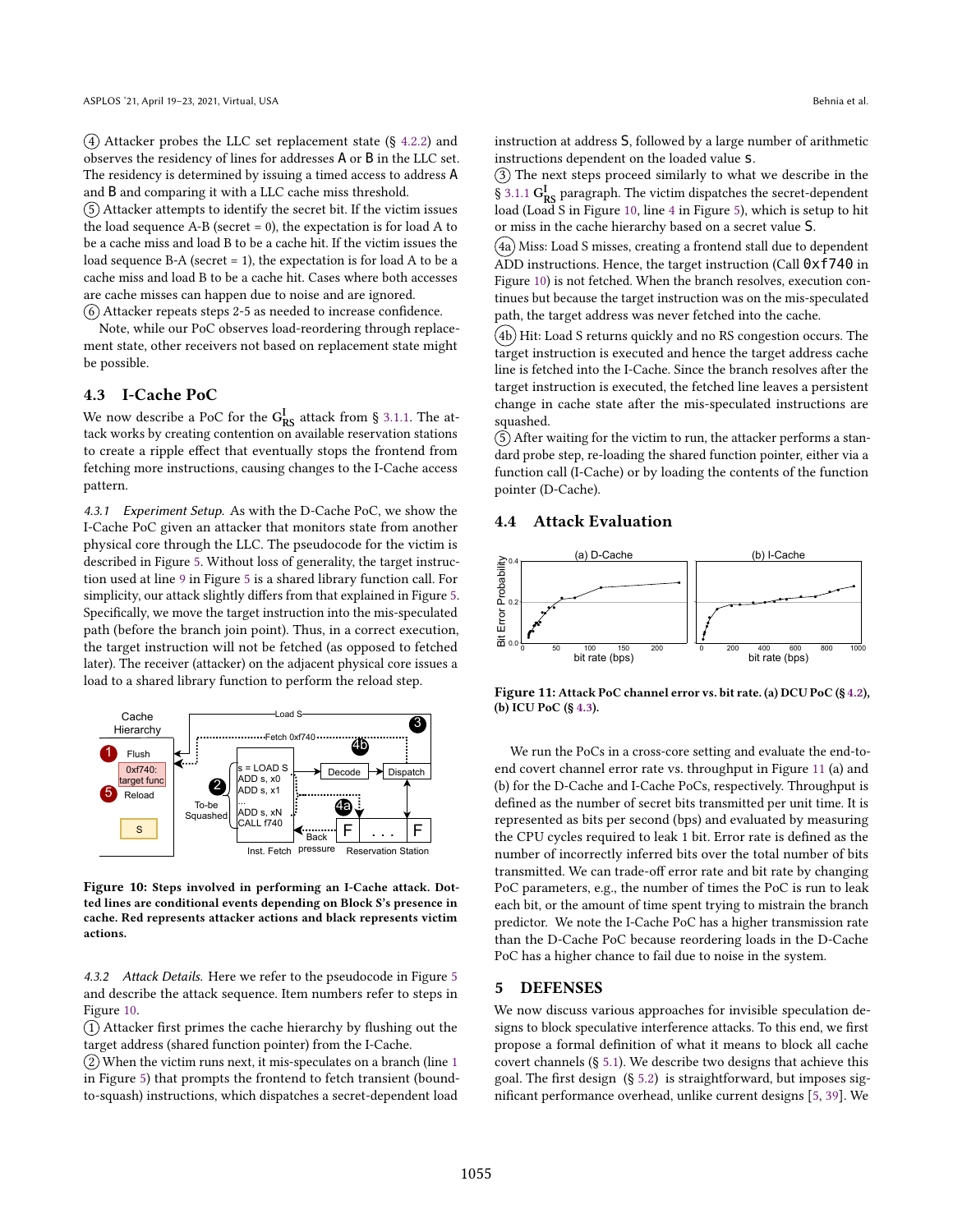thus propose a high-level approach for a more efficient solution (ğ [5.3\)](#page-10-2), whose exploration we leave to future work.

# <span id="page-10-0"></span>5.1 Ideal Invisible Speculation

We define an ideal invisible speculation security property, which formally models the security goal of eliminating all speculative execution-induced cache covert channels. Informally, ideal invisible speculation requires that the system's cache state is invariant of speculative execution.

More formally: We assume a multi-core system with private L1 I- and D-Caches and a shared L2 cache (or L2). In an invisible speculation design, the L2 can receive visible and invisible accesses. A visible access corresponds to a standard cache fill or writeback, causing changes in both the L1 and L2. An invisible request is a request type added by the defense; it does not cause state changes in the L2 and its response does not change state in the L1. We assume that the attacker sees the sequence (without timing information) of visible L2 accesses. We call this the L2 access pattern.

We formulate the security goal of the L2 access pattern being invariant of speculation as follows. Given an execution  $E$  of the microarchitecture, define  $C(E)$  as the L2 access pattern in  $E$ . Define  $NoSpec(E)$  as the execution that would have occurred if  $E$  had no mis-speculations. Then ideal invisible speculation is the following property, akin to non-interference [\[19\]](#page-13-31): For any execution  $E: C(E)$ =  $C(NoSpec(E)).$ 

## <span id="page-10-1"></span>5.2 Basic Defense Design

Here, we present a simple solution that can provide ideal invisible speculation. The idea is that, when instructions that might cause a mis-speculation are inserted in the ROB, the hardware automatically inserts a special type of fence. The fence allows subsequent instructions to be inserted into the ROB but prevents them from being issued until the instruction before the fence becomes nonspeculative.

To achieve ideal invisible speculation, fences must be inserted after any instruction that may cause a squash. This threat model (considering all forms of speculation) is sometimes referred to as the Futuristic model [\[56\]](#page-13-7). The design can be tuned to consider only control-flow speculation (the Spectre model [\[56\]](#page-13-7)) by placing fences only after branches. This requires adjusting the security property to consider only control-flow speculation.

Evaluation of the Basic Defense. We evaluate the performance of the basic defense design on the Gem5 [\[9\]](#page-12-8) simulator. We model a high performance multi-core system (8-issue OoO 2 GHz cores with 32 KB L1 D-Cache and 2 MB per-core shared L2 banks). This configuration is similar to systems used in previous invisible speculation work (e.g., [\[5,](#page-12-3) [39,](#page-13-14) [56\]](#page-13-7)). We use the SPEC CPU2017 [\[23\]](#page-13-32) benchmarks with reference input size and Simpoints [\[46\]](#page-13-33) to identify around 10 representative execution regions per benchmark and run 10 million instructions per simpoint.

Figure [12](#page-10-3) shows the performance overhead of the basic defense design over the unsafe, unmodified processor, under both Spectre and Futuristic threat models. When adding the basic defense scheme, the execution time becomes on average 1.58× the execution time of the unsafe baseline for Spectre threat model. In terms of the Futuristic threat model, the execution time of the basic defense

<span id="page-10-3"></span>

Figure 12: Performance of basic defense on SPEC2017 benchmarks.

scheme is on average 5.38× the execution time of the unsafe baseline. In comparison, prior works report overheads of  $< 5\%$  and  $< 20\%$  in the Spectre and Futuristic models, respectively [\[5,](#page-12-3) [39,](#page-13-14) [56\]](#page-13-7). Therefore, while the simple solution can achieve ideal invisible speculation, it does so at a dramatic performance cost.

# <span id="page-10-2"></span>5.3 Discussion: Potential Advanced Defense

A high level principle for achieving ideal invisible speculation is: a speculative instruction must not influence the execution of a nonspeculative instruction. This principle does not preclude an instruction from speeding up younger instructions, which is the basis for invisible speculation's performance benefits. It does imply the microarchitectural rule of blocking loads from changing cache state while speculative, as that can affect non-speculative instructions. As we have shown, however, more microarchitectural rules are required to realize this principle, creating a design space to explore.

One possible approach is based on the following two rules: (1) no instruction ever influences the execution time of an older instruction, and (2) any resources allocated to an instruction at the interface of the frontend and the execution engine are not deallocated until the instruction becomes non-speculative. Rule (1) is straightforward to obtain if every microarchitectural resource is perfectly pipelined but requires further research to implement otherwise. Rule (2) makes instruction fetch rate invariant of speculation, which guarantees that speculation cannot influence when instructions that eventually retire begin executing.

Not Influencing Older Instructions. This rule can be implemented by assigning a priority tag to each instruction, based on its age in the ROB. The general strategy follows three steps. First, when two instructions with priorities  $i$  and  $j$  are about to use any shared resource, the hardware gives precedence to the instruction with higher priority. Second, to prevent counter wrap-around problems, we maintain two priority tags (head and tail) and use logic akin to FIFO full/empty to check priority tag values on instructions. Third, when a branch is squashed, the priority tag is reset to the correct value.

This design is straightforward when every single resource is perfectly pipelined. This is currently the case for pipelined EUs, cache ports and banks, and writeback links. However, for resources that are not perfectly pipelined (e.g., non-pipelined EUs), three different choices are available.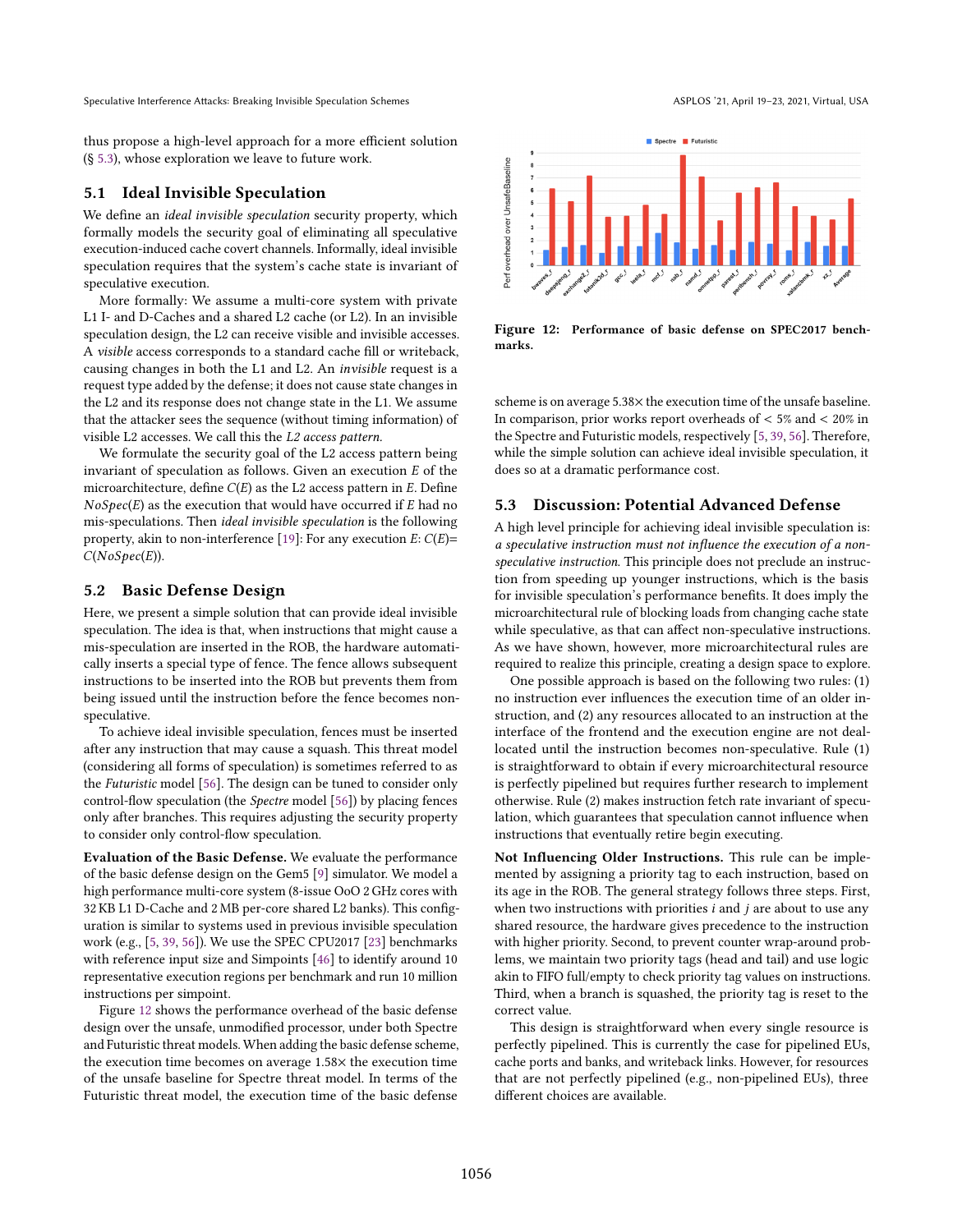One approach is to make them fully pipelined (at the expense of longer latency). A second approach is to make the corresponding resource scheduler smarter, so that it "looks ahead in time" and anticipates if, by assigning the resource to a low-priority instruction now, one may have to stall a higher-priority instruction later. In this case, the low priority instruction is stalled until the higher priority one uses the resource. This strategy may not be possible all the time (or be quite expensive/slow). The third approach is to design the EU to be "squashable". This means that it can be freed-up on demand if a higher-priority instruction requests the EU. This complicates the design, as it requires that the instruction currently using the resource be "re-issuable" (i.e., the hardware holds its state and can reuse it to relaunch the operation).

Not Deallocating Resources Early. This rule requires that a speculative instruction releases the hardware resources it uses only when it becomes non-speculative or gets squashed. Examples of such resources are reservation stations and execution units. This rule makes the duration of time that the instruction occupies any resource independent of the instruction's operands. The trade-off is that the instruction may hold on to the resource for longer than in the baseline design.

Takeaway. Extending the invisible speculation approach to block speculative interference attacks appears to involve significant complexity and efficiency costs. Whether defenses focusing on only cache attacks-but fully blocking them- can be simpler or more efficient than defenses with more comprehensive threat models [\[7,](#page-12-9) [53,](#page-13-34) [61,](#page-14-4) [62\]](#page-14-3) is an interesting question for future work.

# 6 RELATED WORK

Most speculative execution attacks that have been presented to date build on cache-based covert channels to leak data, being inspired by either Spectre [\[12,](#page-13-1) [24,](#page-13-2) [31,](#page-13-0) [32,](#page-13-4) [36,](#page-13-5) [52\]](#page-13-35) or Meltdown [\[11,](#page-13-36) [34,](#page-13-25) [41,](#page-13-37) [49,](#page-13-38) [50,](#page-13-39) [54\]](#page-13-40). To our knowledge, only SMoTherSpectre [\[8\]](#page-12-0) and NetSpectre [\[44\]](#page-13-6) make use of alternative covert channels, such as port contention, for speculative execution attacks.

We provide background on invisible speculation schemes [\[5,](#page-12-3) [28,](#page-13-13) [33,](#page-13-15) [39,](#page-13-14) [56\]](#page-13-7) in ğ [2.](#page-2-2) CleanupSpec [\[38\]](#page-13-41) targets the invisible speculation goal of blocking only cache covert channels but uses a unique approach of (1) undoing cache occupancy changes upon a squash and (2) using randomized replacement to block replacement-related leakage. CleanupSpec does not block speculative interference but makes its exploitation more challenging. CleanupSpec relies on DoM or InvisiSpec to protect the I-Cache. Thus, a speculative interference attack that delays branch resolution based on a secret can change the order of victim I-Cache accesses and attacker D-Cache accesses and yield an attack (as in  $V^I$ - $A^D$  ordering, § [3.2.1\)](#page-6-2). For D-Cache protection, CleanupSpec uses randomized/encrypted address caches, which do not hide whether a previously un-cached line was accessed or not. Thus, a similar attack as in the I-Cache case can go through by delaying a branch resolution, whereby the attacker can change how many D-Cache accesses are made on the mis-speculated path ( $V^I$ - $V^D$  ordering, § [3.2.1\)](#page-6-2). We leave this as future work.

Beyond invisible speculation, there are several other hardware mechanisms designed to block speculative execution attacks [\[7,](#page-12-9) [18,](#page-13-42) [29,](#page-13-16) [43,](#page-13-43) [47,](#page-13-44) [53,](#page-13-34) [60](#page-14-5)-62]. Data-oblivious ISA extensions [\[60\]](#page-14-5), Spectre-Guard [\[18\]](#page-13-42), ConTExT [\[43\]](#page-13-43), DAWG [\[29\]](#page-13-16) and CSF [\[47\]](#page-13-44) require some degree of software support (e.g., setting up cache partitions, users annotating what data is secret) which severely constrains adoption. STT [\[61,](#page-14-4) [62\]](#page-14-3), NDA [\[53\]](#page-13-34) and SpecShield [\[7\]](#page-12-9) are software-transparent hardware mechanisms that propose selective speculation, allowing certain instructions to execute speculatively while delaying (or executing in a data-oblivious fashion [\[61\]](#page-14-4)) others. These schemes, in principle, can block speculative interference attacks by delaying speculative instructions beyond loads. Yet, none can comprehensively defeat all speculative interference attacks. For example, while STT soundly blocks speculative interference attacks that leak transiently accessed data, it offers no protection against attacks that leak non-transiently accessed (bound-to-retire) data.

Concurrent to this work, Fustos et al. [\[17\]](#page-13-45) also observed that younger speculative instructions can influence the timing of older bound-to-retire instructions. Yet, their SpectreRewind attack is a traditional contention attack (ğ [1\)](#page-0-0) and explicitly outside of the scope of invisible speculation schemes.

# 7 CONCLUSION

This paper presented speculative interference attacks, which show that invisible speculation schemes are not immune to cache attacks. The broader implication of our work is to demonstrate the security pitfalls of a well-studied approach to building secure processors, namely to ignore "bandwidth" or "contention" or "intermittent" covert channels and solely focus on cache-based channels. Specifically, we show how an attacker can convert timing changes into persistent-state changes. Long term, we hope our work helps set a research agenda towards more comprehensive security definitions and more secure, efficient invisible speculation mechanisms.

### ACKNOWLEDGMENTS

We thank the anonymous reviewers and our shepherd Dmitry Ponomarev for their valuable feedback. This work was funded in part by NSF under grants 1942888 and 1954521, ISF under grant 2005/17, Blavatnik ICRC at TAU, and by an Intel Strategic Research Alliance (ISRA) grant.

# A ARTIFACT APPENDIX

#### A.1 Abstract

The artifact contains two attack PoCs, the (dcache\_poc) and (icache\_poc) as described in ğ [4.](#page-7-0) The artifact evaluates the entire attack idea described in the paper in a systematic manner. It contains makefiles, run scripts and detailed README to as a walkthrough for each step and to reproduce the result figures described in the main paper. The artifact has been validated on Intel CPUs (i7-7700 and i7-9700) running Ubuntu OS (18.04). The PoC's require a relatively controlled multi-core environment, with two cores dedicated to running attacker and victim snippets; a several-core machine is preferred. Also, as a step in verifying the replacement state policy, there is a requirement of installing kernel modules related to the nanoBench [\[3\]](#page-12-6) workflow.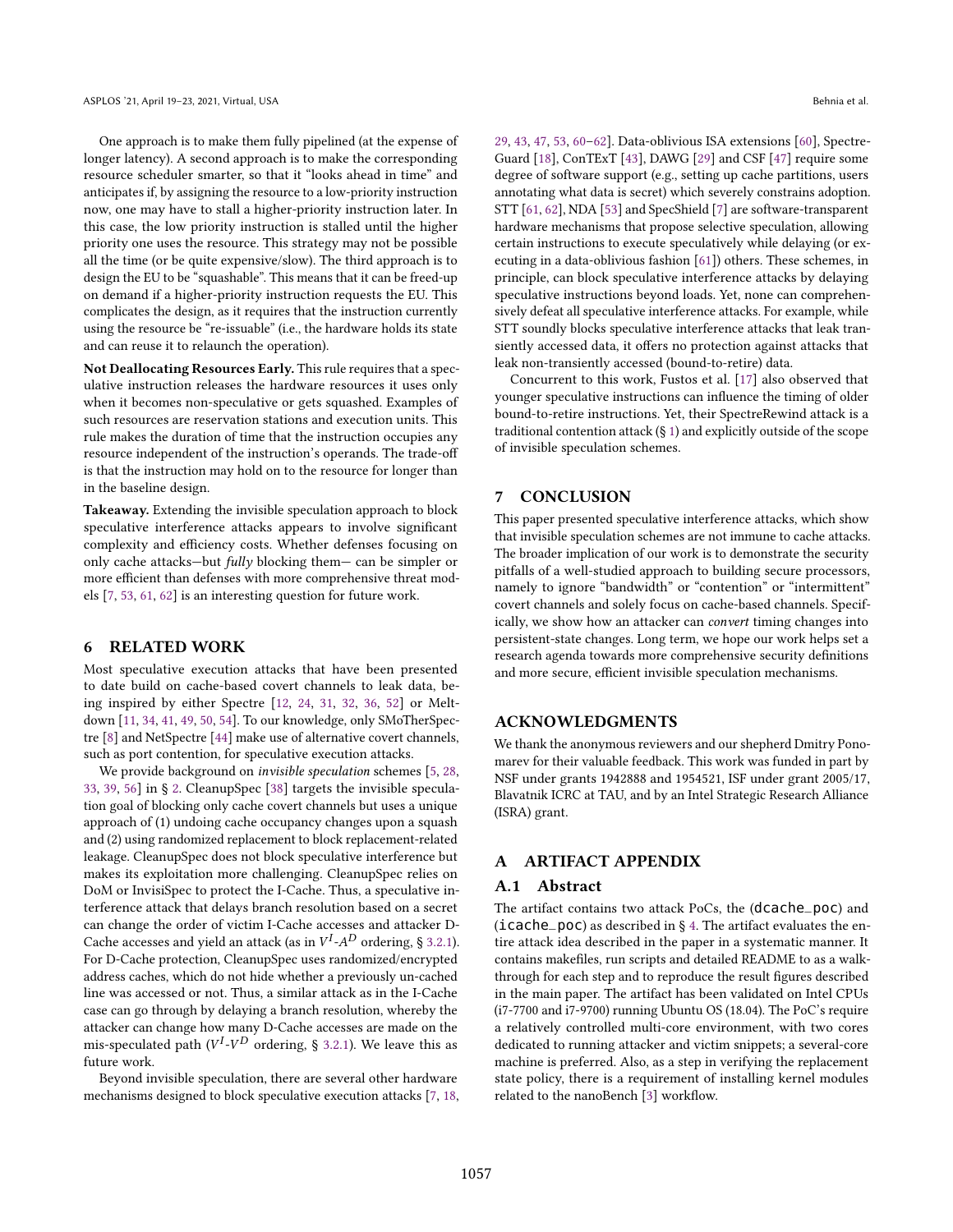# A.2 Artifact Check-List (Meta-information)

- Algorithm: Using existing methods to create eviction sets, but implementing specific PoCs developed in the paper
- Program: D-Cache and I-Cache PoCs
- Compilation: gcc
- Run-time environment: Ubuntu 18.04
- Hardware: Intel i7-7700
- Run-time state: Sensitive to noisy run-time state, ideally requires low traffic/evictions from the LLC
- Execution: Pre-profiling for replacement state policy
- Output: Figures 7 and 11
- Experiments: Timing difference distributions and leak accuracy rates
- Publicly available: Yes
- Code licenses: Apache-2.0 License
- Data licenses: None

# A.3 Description

A.3.1 How to Access. The PoC's can be accessed from Github: [https://github.com/FPSG-UIUC/speculative\\_interference](https://github.com/FPSG-UIUC/speculative_interference)

A.3.2 Hardware Dependencies. The proposed attack PoC relies on a proper contention induced by the gadget instructions (Figure [7\)](#page-7-3) and the specific replacement algorithm in the LLC (QLRU\_H11\_M1\_R0\_U0). We have tested it on Intel i7-7700 CPU. We expect any processor having the above mentioned replacement state should run the experiment successfully.

A.3.3 Software Dependencies. We have tested our PoCs on Ubuntu 18.04 and Ubuntu 20.04. We have seen issues with some of the gcc default compiler options (position independent code) while using Ubuntu 16.04 with the I-Cache PoC. We do not have any specific kernel or package dependencies. For our runs, we used gcc 9.3 with make 4.2.1 and python 2.7.12 for the included scripts.

# A.4 Installation

No specific installations required, but we do require the use of a run script to set the environment which is provided as run-first.sh.

# A.5 Experiment Workflow

D-Cache PoC. Initially we confirm the robustness of the interference gadget used in the PoC. The desired result is a clean difference in the timing distributions of the interference target in presence/absence of the gadget. Then testing is done to verify the correct replacement state policy (QLRU\_H11\_M1\_R0\_U0) for which the PoC is developed. This was achieved using the nanoBench test suite to converge on the given replacement policy. If an alternative replacement policy is detected, the prime and probe sequences may need to be adjusted. Once the replacement policy is confirmed and before the PoC can be run, a contiguous buffer in memory is allocated using shm-crea.c to be used for eviction-set development. The page ids output from shm-crea are stored in a file named "pageids.txt" and are read from the dcache\_poc. The PoC itself runs in a series of steps, beginning with eviction set and flush set establishment. Once these have been initialized, a succession of experiments are ran leading up to the multi-core PoC. Further details of running the tests are specified in the README.

I-Cache PoC. The I-Cache PoC has two variants where the attack PoC can be run as a single core or cross core multi-threaded attack. The attack makes use of specific assembly code and jump addresses that needs to be set post compilation into the attack code. The exact steps to achieve this are enumerated in the README file provided. The attack can be run on same core or cross core using S or C keywords respectively while running the multiThreadIC binary. As with the dcache\_poc, the exact build and run steps are provided in the README under icache\_poc/multiThread/ directory.

# A.6 Evaluation and Expected Results

The PoC evaluates the attack as described in the paper. The scripts included help recreate Figures [7](#page-7-3) and [11.](#page-9-2) Figure [7](#page-7-3) shows measurements observed in the presence and absence of the attacker (interference gadget). In Figure [11,](#page-9-2) we show the bit error rate vs. bit rate (throughput). Figure [11](#page-9-2) is created by running the experiment multiple times for a set number of bits and then taking the average time spent on each run versus the number of bits correctly leaked.

# A.7 Experiment Customization

D-Cache PoC. The configurable parts of the D-Cache PoC are specified in the README. Important parameters for the success of the PoC include the fixed delay used to offset the load B, as well as the iterations of the dependency chain of instructions used to issue load A. The interaction between load A and load B needs to be configured to have an ordering influenced by the secret-dependent contention.

I-Cache PoC. The I-Cache PoC can be customized for the number bit-leaks and the variant of the attack we want to run. All the customizations are detailed in the provided README.

# REFERENCES

- <span id="page-12-4"></span>[1] [n.d.]. 8th and 9th Generation Intel® Core™ Processor Families Datasheet, Volume 1 of 2. [https://www.intel.com/content/dam/www/public/us/en/documen](https://www.intel.com/content/dam/www/public/us/en/documents/datasheets/8th-gen-core-family-datasheet-vol-1.pdf) [ts/datasheets/8th-gen-core-family-datasheet-vol-1.pdf.](https://www.intel.com/content/dam/www/public/us/en/documents/datasheets/8th-gen-core-family-datasheet-vol-1.pdf)
- <span id="page-12-5"></span>[2] [n.d.]. Kaby Lake - Microarchitectures - Intel - WikiChip. [https://en.wikichip.or](https://en.wikichip.org/wiki/intel/microarchitectures/kaby_lake) [g/wiki/intel/microarchitectures/kaby\\_lake.](https://en.wikichip.org/wiki/intel/microarchitectures/kaby_lake)
- <span id="page-12-6"></span>[3] Andreas Abel and Jan Reineke. 2019. nanoBench: A Low-Overhead Tool for Running Microbenchmarks on x86 Systems. arXiv preprint arXiv:1911.03282  $(2019)$
- <span id="page-12-2"></span>[4] Onur Acıiçmez, Çetin Kaya Koç, and Jean-Pierre Seifert. 2007. Predicting secret keys via branch prediction. In Cryptographers' Track at the RSA Conference. Springer.
- <span id="page-12-3"></span>[5] Sam Ainsworth and Timothy M. Jones. 2020. MuonTrap: Preventing Cross-Domain Spectre-Like Attacks by Capturing Speculative State. In Proc. of the ACM/IEEE International Symposium on Computer Architecture (ISCA).
- <span id="page-12-1"></span>[6] Alejandro Cabrera Aldaya, Billy Bob Brumley, Sohaib ul Hassan, Cesar Pereida García, and Nicola Tuveri. 2019. Port contention for fun and profit. In Proc. of the IEEE Symposium on Security and Privacy (S&P). IEEE.
- <span id="page-12-9"></span>[7] Kristin Barber, Anys Bacha, Li Zhou, Yinqian Zhang, and Radu Teodorescu. 2019. SpecShield: Shielding Speculative Data from Microarchitectural Covert Channels. In Proc. of the International Conference on Parallel Architectures and Compilation Techniques (PACT).
- <span id="page-12-0"></span>[8] Atri Bhattacharyya, Alexandra Sandulescu, Matthias Neugschwandtner, Alessandro Sorniotti, Babak Falsafi, Mathias Payer, and Anil Kurmus. 2019. SMoTher-Spectre: Exploiting Speculative Execution through Port Contention. In Proc. of the ACM Conference on Computer and Communications Security (CCS).
- <span id="page-12-8"></span>[9] Nathan Binkert, Bradford Beckmann, Gabriel Black, Steven K Reinhardt, Ali Saidi, Arkaprava Basu, Joel Hestness, Derek R Hower, Tushar Krishna, Somayeh Sardashti, Rathijit Sen, Korey Sewell, Muhammad Shoaib, Nilay Vaish, Mark D. Hill, and David A. Wood. 2011. The Gem5 Simulator. ACM SIGARCH Computer Architecture News 2 (2011), 1-7.
- <span id="page-12-7"></span>[10] Samira Briongos, Pedro Malagón, José M Moya, and Thomas Eisenbarth. 2020. RELOAD+REFRESH: Abusing Cache Replacement Policies to Perform Stealthy Cache Attacks. In Proc. of the USENIX Security Symposium (USENIX).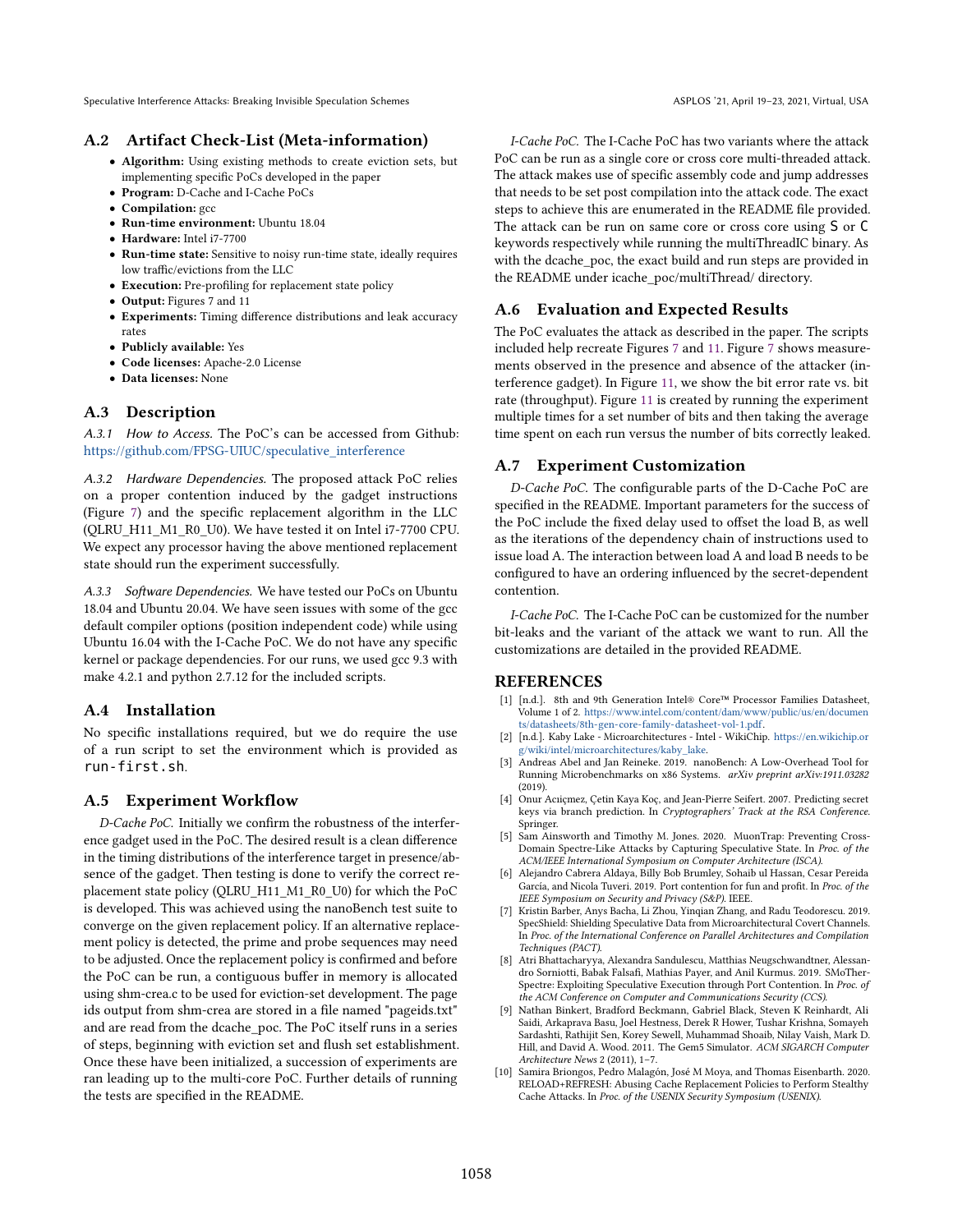- <span id="page-13-36"></span>[11] Claudio Canella, Daniel Genkin, Lukas Giner, Daniel Gruss, Moritz Lipp, Marina Minkin, Daniel Moghimi, Frank Piessens, Michael Schwarz, Berk Sunar, Jo Van Bulck, and Yuval Yarom. 2019. Fallout: Leaking Data on Meltdown-Resistant CPUs. In Proc. of the ACM Conference on Computer and Communications Security (CCS).
- <span id="page-13-1"></span>[12] G. Chen, S. Chen, Y. Xiao, Y. Zhang, Z. Lin, and T. H. Lai. 2019. SgxPectre: Stealing Intel Secrets from SGX Enclaves Via Speculative Execution. In Proc. of the IEEE European Symposium on Security and Privacy (EuroS&P).
- <span id="page-13-11"></span>[13] Dmitry Evtyushkin, Dmitry Ponomarev, and Nael Abu-Ghazaleh. 2016. Jump over ASLR: Attacking branch predictors to bypass ASLR. In Proc. of the IEEE/ACM International Symposium on Microarchitecture (MICRO).
- [14] Dmitry Evtyushkin, Dmitry Ponomarev, and Nael Abu-Ghazaleh. 2016. Understanding and Mitigating Covert Channels Through Branch Predictors. ACM Transactions on Architecture and Code Optimization (TACO) 13, 1 (2016).
- <span id="page-13-12"></span>[15] Dmitry Evtyushkin, Ryan Riley, Nael Abu-Ghazaleh, and Dmitry Ponomarev. 2018. BranchScope: A New Side-Channel Attack on Directional Branch Predictor. In Proc. of the ACM International Conference on Architectural Support for Programming Languages and Operating Systems (ASPLOS).
- <span id="page-13-28"></span>[16] Agner Fog et al. 2011. Instruction tables: Lists of instruction latencies, throughputs and micro-operation breakdowns for Intel, AMD and VIA CPUs. Copenhagen University College of Engineering 93 (2011), 110.
- <span id="page-13-45"></span>[17] Jacob Fustos, Michael Bechtel, and Heechul Yun. 2020. SpectreRewind: Leaking Secrets to Past Instructions. arXiv preprint arXiv:2003.12208 (2020).
- <span id="page-13-42"></span>[18] Jacob Fustos, Farzad Farshchi, and Heechul Yun. 2019. SpectreGuard: An Efficient Data-centric Defense Mechanism against Spectre Attacks. Proc. of the Design Automation Conference (DAC) (2019), 1-6.
- <span id="page-13-31"></span>[19] J. A. Goguen and J. Meseguer. 1982. Security Policies and Security Models. In Proc. of the IEEE Symposium on Security and Privacy (S&P).
- <span id="page-13-21"></span>[20] Ben Gras, Cristiano Giuffrida, Michael Kurth, Herbert Bos, and Kaveh Razavi. 2020. ABSynthe: Automatic Blackbox Side-channel Synthesis on Commodity Microarchitectures. In Proc. of the Symposium on Network and Distributed System Security (NDSS).
- <span id="page-13-20"></span>[21] Johann Großschädl, Elisabeth Oswald, Dan Page, and Michael Tunstall. 2009. Side-Channel Analysis of Cryptographic Software via Early-Terminating Multiplications. In Proc. of the International Conference on Information Security and Cryptology (ICISC).
- <span id="page-13-17"></span>[22] John L. Hennessy and David A. Patterson. 2017. Computer Architecture, Sixth Edition: A Quantitative Approach (6th ed.). Morgan Kaufmann Publishers Inc.
- <span id="page-13-32"></span>[23] John L Henning. 2006. SPEC CPU2006 Benchmark Descriptions. ACM SIGARCH Computer Architecture News 4 (2006), 1-17.
- <span id="page-13-2"></span>[24] Jann Horn. 2018. Speculative execution, variant 4: speculative store bypass. [https://bugs.chromium.org/p/project-zero/issues/detail?id=1528.](https://bugs.chromium.org/p/project-zero/issues/ detail?id=1528)
- <span id="page-13-23"></span>[25] Intel. 2020. Refined Speculative Execution Terminology. [https://software.int](https://software.intel.com/security-software-guidance/insights/refined-speculative-execution-terminology) [el.com/security-software-guidance/insights/refined-speculative-execution](https://software.intel.com/security-software-guidance/insights/refined-speculative-execution-terminology)[terminology.](https://software.intel.com/security-software-guidance/insights/refined-speculative-execution-terminology)
- <span id="page-13-30"></span>[26] Aamer Jaleel, Kevin B Theobald, Simon C Steely Jr, and Joel Emer. 2010. High performance cache replacement using re-reference interval prediction (RRIP). ACM SIGARCH Computer Architecture News 38, 3 (2010), 60-71.
- <span id="page-13-19"></span>[27] Mike Johnson. 1991. Superscalar Microprocessor Design. Prentice Hall Englewood Cliffs, New Jersey.
- <span id="page-13-13"></span>[28] Khaled N. Khasawneh, Esmaeil Mohammadian Koruyeh, Chengyu Song, Dmitry Evtyushkin, Dmitry Ponomarev, and Nael B. Abu-Ghazaleh. 2019. SafeSpec: Banishing the Spectre of a Meltdown with Leakage-Free Speculation. In Proc. of the Design Automation Conference (DAC).
- <span id="page-13-16"></span>[29] Vladimir Kiriansky, Ilia A. Lebedev, Saman P. Amarasinghe, Srinivas Devadas, and Joel Emer. 2018. DAWG: A Defense Against Cache Timing Attacks in Speculative Execution Processors. In Proc. of the IEEE/ACM International Symposium on Microarchitecture (MICRO).
- <span id="page-13-3"></span>[30] Vladimir Kiriansky and Carl Waldspurger. 2018. Speculative Buffer Overflows: Attacks and Defenses. arXiv preprint arXiv:1807.03757, Article arXiv:1807.03757 (2018). arXiv[:1807.03757](https://arxiv.org/abs/1807.03757) [cs.CR]
- <span id="page-13-0"></span>[31] Paul Kocher, Daniel Genkin, Daniel Gruss, Werner Haas, Mike Hamburg, Moritz Lipp, Stefan Mangard, Thomas Prescher, Michael Schwarz, and Yuval Yarom. 2019. Spectre Attacks: Exploiting Speculative Execution. In Proc. of the IEEE Symposium on Security and Privacy (S&P).
- <span id="page-13-4"></span>[32] Esmaeil Mohammadian Koruyeh, Khaled N. Khasawneh, Chengyu Song, and Nael Abu-Ghazaleh. 2018. Spectre Returns! Speculation Attacks using the Return Stack Buffer. In Proc. of the USENIX Workshop on Offensive Technologies (WOOT).
- <span id="page-13-15"></span>[33] Peinan Li, Lutan Zhao, Rui Hou, Lixin Zhang, and Dan Meng. 2019. Conditional Speculation: An Effective Approach to Safeguard Out-of-Order Execution Against Spectre Attacks. In Proc. of the IEEE International Symposium on High Performance Computer Architecture (HPCA).
- <span id="page-13-25"></span>[34] Moritz Lipp, Michael Schwarz, Daniel Gruss, Thomas Prescher, Werner Haas, Stefan Mangard, Paul Kocher, Daniel Genkin, Yuval Yarom, and Mike Hamburg. 2018. Meltdown: Reading Kernel Memory from User Space. In Proc. of the USENIX Security Symposium (USENIX).
- <span id="page-13-8"></span>[35] F. Liu, Y. Yarom, Q. Ge, G. Heiser, and R. B. Lee. 2015. Last-Level Cache Side-Channel Attacks are Practical. In Proc. of the IEEE Symposium on Security and

Privacy (S&P). <https://doi.org/10.1109/SP.2015.43>

- <span id="page-13-5"></span>[36] Giorgi Maisuradze and Christian Rossow. 2018. Ret2Spec: Speculative Execution Using Return Stack Buffers. In Proc. of the ACM Conference on Computer and Communications Security (CCS).
- <span id="page-13-9"></span>[37] Dag Arne Osvik, Adi Shamir, and Eran Tromer. 2006. Cache Attacks and Countermeasures: The Case of AES. In Proc. of the Cryptographers' Track at the RSA Conference (CT-RSA).
- <span id="page-13-41"></span>[38] Gururaj Saileshwar and Moinuddin K. Qureshi. 2019. CleanupSpec: An "Undo" Approach to Safe Speculation. In Proc. of the IEEE/ACM International Symposium on Microarchitecture (MICRO).
- <span id="page-13-14"></span>[39] Christos Sakalis, Stefanos Kaxiras, Alberto Ros, Alexandra Jimborean, and Magnus Själander. 2019. Efficient Invisible Speculative Execution Through Selective Delay and Value Prediction. In Proc. of the ACM/IEEE International Symposium on Computer Architecture (ISCA).
- <span id="page-13-24"></span>[40] Jay Schulist, Daniel Borkmann, and Alexei Starovoitov. 2018. Linux Socket Filtering aka Berkeley Packet Filter (BPF). [https://www.kernel.org/doc/Docum](https://www.kernel.org/doc/Documentation/networking/filter.txt) [entation/networking/filter.txt.](https://www.kernel.org/doc/Documentation/networking/filter.txt)
- <span id="page-13-37"></span>[41] Michael Schwarz, Moritz Lipp, Daniel Moghimi, Jo Van Bulck, Julian Stecklina, Thomas Prescher, and Daniel Gruss. 2019. ZombieLoad: Cross-Privilege-Boundary Data Sampling. In Proc. of the ACM Conference on Computer and Communications Security (CCS).
- <span id="page-13-26"></span>[42] Michael Schwarz, Clémentine Maurice, Daniel Gruss, and Stefan Mangard. 2017. Fantastic timers and where to find them: high-resolution microarchitectural attacks in JavaScript. In Proc. of the International Conference on Financial Cryptography and Data Security (FC). Springer.
- <span id="page-13-43"></span>[43] Michael Schwarz, Robert Schilling, Florian Kargl, Moritz Lipp, Claudio Canella, and Daniel Gruss. 2019. ConTExT: Leakage-Free Transient Execution. arXiv e-prints, Article arXiv:1905.09100 (May 2019). arXiv[:1905.09100](https://arxiv.org/abs/1905.09100) [cs.CR]
- <span id="page-13-6"></span>[44] Michael Schwarz, Martin Schwarzl, Moritz Lipp, and Daniel Gruss. 2019. NetSpectre: Read Arbitrary Memory over Network. In Proc. of the European Symposium on Research in Computer Security (ESORICS).
- <span id="page-13-27"></span>[45] Michael Schwarz, Samuel Weiser, Daniel Gruss, Clémentine Maurice, and Stefan Mangard. 2017. Malware guard extension: Using SGX to conceal cache attacks. In Proc. of the Conference on Detection of Intrusions and Malware, and Vulnerability Assessment (DIMVA).
- <span id="page-13-33"></span>[46] Timothy Sherwood, Erez Perelman, Greg Hamerly, and Brad Calder. 2002. Automatically Characterizing Large Scale Program Behavior. In Proc. of the ACM International Conference on Architectural Support for Programming Languages and Operating Systems (ASPLOS).
- <span id="page-13-44"></span>[47] Mohammadkazem Taram, Ashish Venkat, and Dean Tullsen. 2019. Context-Sensitive Fencing : Securing Speculative Execution via Microcode Customization. In Proc. of the ACM International Conference on Architectural Support for Programming Languages and Operating Systems (ASPLOS).
- <span id="page-13-18"></span>[48] Robert M Tomasulo. 1967. An efficient algorithm for exploiting multiple arithmetic units. IBM Journal of Research and Development 11, 1 (1967), 25-33.
- <span id="page-13-38"></span>[49] Jo Van Bulck, Marina Minkin, Ofir Weisse, Daniel Genkin, Baris Kasikci, Frank Piessens, Mark Silberstein, Thomas F. Wenisch, Yuval Yarom, and Raoul Strackx. 2018. Foreshadow: Extracting the Keys to the Intel SGX Kingdom with Transient Out-of-Order Execution. In Proc. of the USENIX Security Symposium (USENIX).
- <span id="page-13-39"></span>[50] Stephan van Schaik, Alyssa Milburn, Sebastian Österlund, Pietro Frigo, Giorgi Maisuradze, Kaveh Razavi, Herbert Bos, and Cristiano Giuffrida. 2019. RIDL: Rogue In-flight Data Load. In Proc. of the IEEE Symposium on Security and Privacy  $(S\&P)$ .
- <span id="page-13-29"></span>[51] Pepe Vila, Pierre Ganty, Marco Guarnieri, and Boris Köpf. 2020. CacheQuery: Learning Replacement Policies from Hardware Caches. In Proc. of the ACM SIG-PLAN Conference on Programming Language Design and Implementation (PLDI).
- <span id="page-13-35"></span>[52] Jack Wampler, Ian Martiny, and Eric Wustrow. 2019. ExSpectre: Hiding Malware in Speculative Execution.. In Proc. of the Symposium on Network and Distributed System Security (NDSS).
- <span id="page-13-34"></span>[53] Ofir Weisse, Ian Neal, Kevin Loughlin, Thomas Wenisch, and Baris Kasikci. 2019. NDA: Preventing Speculative Execution Attacks at Their Source. In Proc. of the IEEE/ACM International Symposium on Microarchitecture (MICRO).
- <span id="page-13-40"></span>[54] Ofir Weisse, Jo Van Bulck, Marina Minkin, Daniel Genkin, Baris Kasikci, Frank Piessens, Mark Silberstein, Raoul Strackx, Thomas F. Wenisch, and Yuval Yarom. 2018. Foreshadow-NG: Breaking the Virtual Memory Abstraction with Transient Out-of-Order Execution. Technical report (2018).
- <span id="page-13-22"></span>[55] Wenjie Xiong and Jakub Szefer. 2020. Leaking Information Through Cache LRU States. In Proc. of the IEEE International Symposium on High Performance Computer Architecture (HPCA).
- <span id="page-13-7"></span>[56] Mengjia Yan, Jiho Choi, Dimitrios Skarlatos, Adam Morrison, Christopher W. Fletcher, and Josep Torrellas. 2018. InvisiSpec: Making Speculative Execution Invisible in the Cache Hierarchy. In Proc. of the IEEE/ACM International Symposium on Microarchitecture (MICRO).
- <span id="page-13-10"></span>[57] Mengjia Yan, Read Sprabery, Bhargava Gopireddy, Christopher Fletcher, Roy Campbell, and Josep Torrellas. 2019. Attack Directories, Not Caches: Side Channel Attacks in a Non-Inclusive World. In Proc. of the IEEE Symposium on Security and Privacy (S&P).